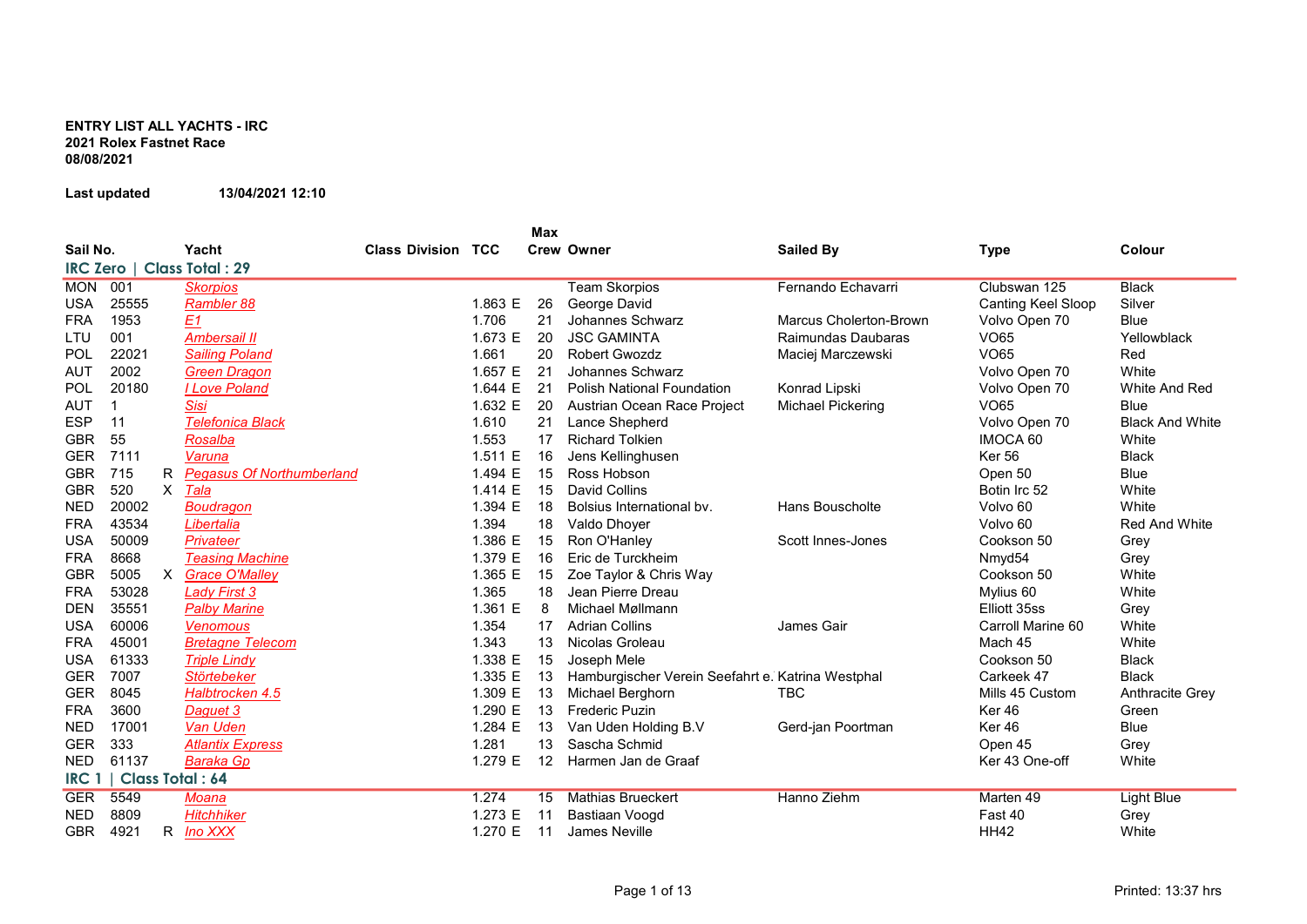| Sail No.   |       |    | Yacht                           |                       |            |     |                                  |                                          |                           |                       |
|------------|-------|----|---------------------------------|-----------------------|------------|-----|----------------------------------|------------------------------------------|---------------------------|-----------------------|
|            |       |    |                                 | <b>Class Division</b> | <b>TCC</b> |     | <b>Crew Owner</b>                | <b>Sailed By</b>                         | Type                      | Colour                |
| GBR        | 419   | R. | Redshift                        |                       | 1.258      | 11  | <b>Ed Fishwick</b>               |                                          | Farr Gp42                 | Silver / Red          |
| GBR        | 7445  |    | Amanjiwo                        |                       | 1.249      | 13  | Sebastien Harinkouck             |                                          | Frers 44                  | <b>Bleu</b>           |
| SWE 15     |       |    | Matador                         |                       | 1.241 E    | 12  | Jonas Grander                    |                                          | Elliot 44 Cr              | White                 |
| <b>GER</b> | 5500  |    | <b>Broader View Hamburg</b>     |                       | 1.240 E    | -16 | Hamburgischer Verein Seefahrt    | David Manherz                            | Andrews 56                | White                 |
| GBR        | 4545  | R  | <b>Nature</b>                   |                       | 1.212 E    | 13  | Zeezeilschool Scheveningen       |                                          | Farr 45                   | Magenta               |
| GBR.       | 4512  | R  | People                          |                       | 1.205 E    | 13  | Zeezeilschool Scheveningen       |                                          | Farr 45                   | White                 |
| <b>GBR</b> | 2289  |    | Catzero                         |                       | 1.204      | 21  | CatZero                          | Daniel Watson                            | Challenge 72              | White                 |
| GBR        | 8871  | R  | <b>Tall Ships Youth Trust 1</b> |                       | 1.202      | 21  | <b>Tall Ships</b>                |                                          | Challenge 72              | White                 |
| <b>GBR</b> | 8872  | R  | <b>Tall Ships Youth Trust 2</b> |                       | 1.202      | 21  | <b>Tall Ships</b>                |                                          | Challenge 72              | White                 |
|            | 700   |    | Stormvogel                      |                       | 1.197      | 22  | <b>Greenwater Marine Limited</b> | Graeme Henry                             | Stadt 74 Custom           | White                 |
| FRA        | 35921 |    | Akela                           |                       | 1.185      | 14  | Herve D'arexy                    |                                          | Monohull                  | Aluminium             |
| NED        | 342   |    | Adrian Hoteles Macaronesia      |                       | 1.184 E    | 12  | Daniel Adrian Ruera              |                                          | Sydney 43 Gts             | Dark Blue             |
| GBR        | 917   |    | R Andrasta                      |                       | 1.184      | 10  | Henry Bateson                    |                                          | Iceni 39                  | White                 |
| CAN        | 1213  |    | Hermes                          |                       | 1.177 E    | -10 | Ocean Racers                     | Morgen Watson                            | Pogo 12.50                | White                 |
| <b>GBR</b> | 3875  | X  | <b>Phosphorus II</b>            |                       | 1.177 E    | -12 | <b>Mark Emerson</b>              |                                          | A13                       | Grey                  |
| FRA        | 830   |    | Albator                         |                       | 1.173      | 12  | <b>Philippe Frantz</b>           |                                          | <b>Nmd 43</b>             | White                 |
| USA        | 5412  |    | Fujimo                          |                       | 1.173      | 15  | <b>Wojciech Bulhak</b>           | Tomasz Kosobucki                         | Reichel Pugh 50           | Red                   |
| BEL        | 733   |    | Morpheus                        |                       | 1.171 E    | 12  | Steven Verstraete                |                                          | Sydney Yachts Gts43 White |                       |
| GBR        | 8940  | R. | <b>Espresso Martini Too</b>     |                       | 1.165 $E$  | 10  | Glyn Sheffield                   | <b>Cameron Davis</b>                     | Farr 40                   | White                 |
| GER        | 6003  |    | Pogo 2                          |                       | 1.164      | 10  | Markus Seebich                   |                                          | Class40                   | White/light Grey      |
| GBR        | 1250  | X  | Ca Va                           |                       | 1.163      | 10  | <b>Tony Rayer</b>                |                                          | Pogo 12.50                | <b>Teal And Black</b> |
| FRA        | 45011 |    | <u>Egrégore</u>                 |                       | 1.162      | 10  | Jean-baptiste Fedide             |                                          | Pogo 12.50                | White                 |
| FRA        | 43769 |    | Baradoz                         |                       | 1.154      | 10  | <b>Xavier Bellouard</b>          |                                          | Pogo 12.50                | Dove Grey             |
| GBR        | 4669  | R  | Pata Negra                      |                       | 1.154 E    | 13  | Andrew Hall                      |                                          | Lombard 46                | <b>Light Grey</b>     |
| AUT        | 15764 |    | <b>Visione</b>                  |                       | 1.152      | 11  | Nikolaus Knoflacher              |                                          | llc $40$                  | White                 |
| GBR        | 4879  | T  | Baraka                          |                       | 1.149      | 16  | Nick Rawbone                     |                                          | Swan 53' Sloop            | White, Green Stripe   |
| USA        | 22    |    | True                            |                       | 1.140      | 16  | Howard Hodgson                   |                                          | J/160                     | <b>Black</b>          |
| GBR.       | 9166  |    | <b>Independent Bear</b>         |                       | 1.139      | 11  | Eric van Campenhout              |                                          | Corby 41.5                | Blue                  |
| GBR        | 5440  | R  | <b>Thunderbird</b>              |                       | 1.139      | 10  | <b>Rupert Wolloshin</b>          |                                          | Farr 40                   | <b>Blue</b>           |
| GBR.       | 42    | N. | La Réponse                      |                       | 1.138 E    | -10 | <b>Andrew McIrvine</b>           |                                          | Ker 39                    | Grey                  |
| GBR.       | 5159  | L. | Maxian                          |                       | 1.136      | 15  | <b>Tris Simmonds</b>             |                                          | $X-50$                    | <b>Blue</b>           |
| <b>GBR</b> | 8248  |    | Incisor                         |                       | 1.135      | 13  | <b>Windward Sailing</b>          | <b>Derek Saunders</b>                    | Corby 45                  | White                 |
| GBR.       | 759   |    | R Eclectic                      |                       | 1.134 E    | 13  | Colin Campbell                   |                                          | Azuree 46                 | <b>Bronze</b>         |
| FRA        | 36780 |    | Warhorse                        |                       | 1.133      | 14  | Nicolas Gourio                   |                                          | First 50                  | Grey                  |
| GBR.       | 50    | L. | Avatar                          |                       | 1.132      | 14  | Jack Pringle                     |                                          | First 50                  | White                 |
| GBR        | 597   | R  | Itma                            |                       | 1.131      | 15  | <b>Thomas Scott</b>              | Simon Lambert                            | X-50 Classic              | White                 |
| SWE        | 101   |    | Jolene                          |                       | 1.131 $E$  | 10  | Fredrik Rydin                    |                                          | J/121                     | White                 |
| LAT        | 909   |    | <b>Orange Mecanix2</b>          |                       | 1.131      | 12  | Maxime de Mareuil                |                                          | Xp 44                     | White                 |
| GBR        | 562   | R. | Sailplane 3                     |                       | 1.131 $E$  | 10  | Rob Bottomley                    | Nicholas Jones                           | <b>MAT 12</b>             | White Sides Black:    |
| FRA        | 53004 |    | Vasco                           |                       | 1.129      | 8   | <b>Bernard Fondrillon</b>        |                                          | Pogo 36 Qr                | Mouse Grey            |
| ESP        | 3365  |    | Libelula                        |                       | 1.128      | 19  | Placido Arango García-Urtiaga    | Francisco de Borja Pella Valette Swan 65 |                           | White                 |
| GER        | 8008  |    | <b>Universitas</b>              |                       | 1.127 E    | 11  | ASV zu Rostock                   | Philipp Marienhagen                      | Farr 42 Irc               | White                 |
| GBR        | 1544  | R. | <b>Simples</b>                  |                       | 1.123 E    | 12  | Demian Smith                     |                                          | Xp 44                     | White                 |
| FRA        | 43997 |    | Stamina IV                      |                       | 1.120 $E$  | 10  | <b>Michel Peretie</b>            |                                          | Mmw40                     | White                 |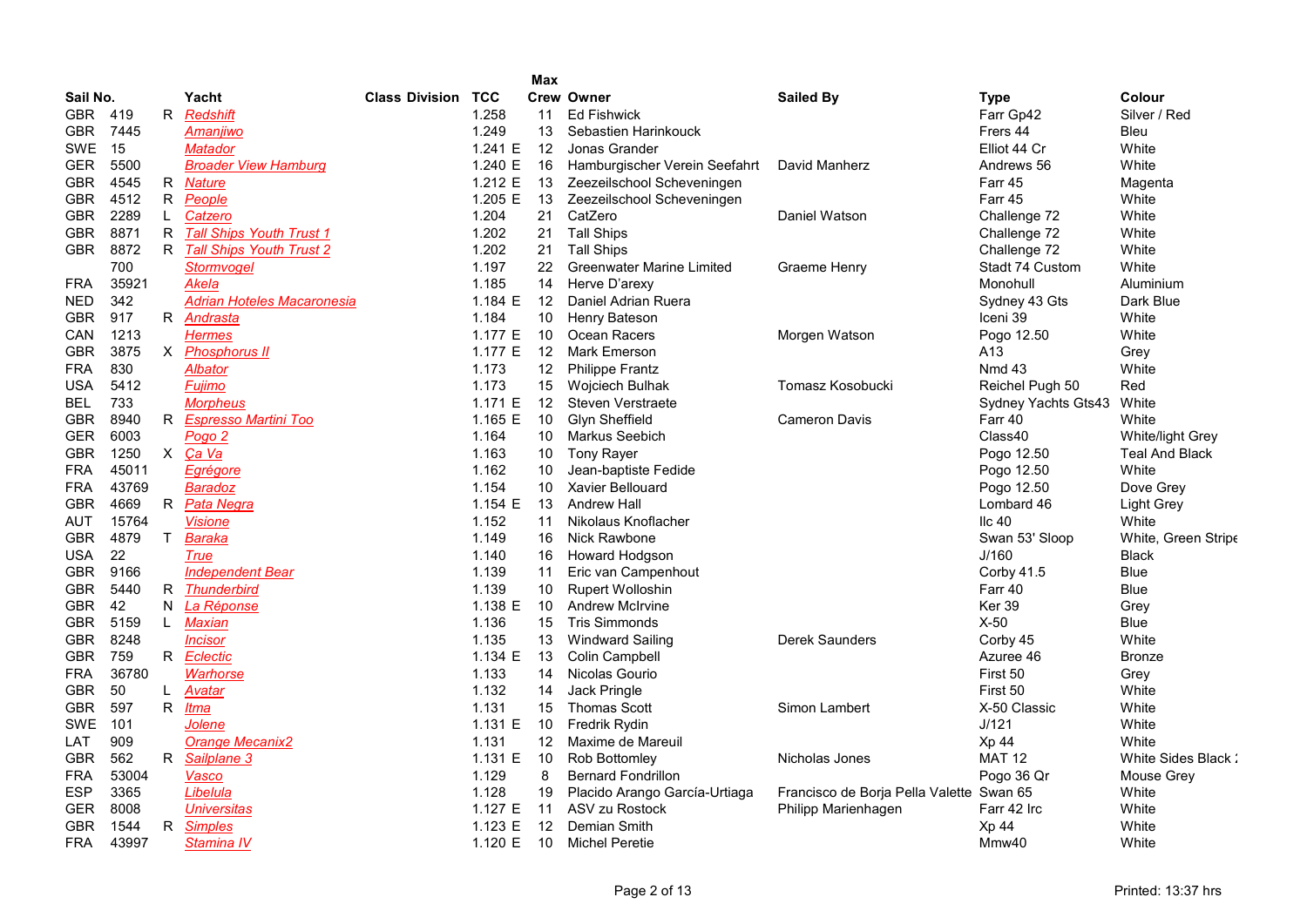|            |                          |              |                                    |         | Max               |                                                    |                      |                   |                     |
|------------|--------------------------|--------------|------------------------------------|---------|-------------------|----------------------------------------------------|----------------------|-------------------|---------------------|
| Sail No.   |                          |              | Yacht<br><b>Class Division TCC</b> |         |                   | <b>Crew Owner</b>                                  | <b>Sailed By</b>     | <b>Type</b>       | Colour              |
| FRA        | 43857                    |              | L'Ange De Milon                    | 1.118 E | 11                | Jacques Pelletier                                  |                      | Milon 41          | <b>Blue</b>         |
| FRA        | 43867                    |              | Albatros                           | 1.116   | 20                | <b>Challenge Ocean</b>                             | Valdo Dhoyer         | Challenge 67      | White               |
| GBR        | 2664                     |              | R Darkwood                         | 1.115   | 10                | Michael O'Donnell                                  |                      | J/121             | White               |
| IRL        | 1610                     |              | Raw                                | 1.115   | $\overline{7}$    | <b>Conor Fogerty</b>                               |                      | Figaro 3          | White               |
| GBR        | 1521                     |              | R Rock Lobster                     | 1.115   | 10                | <b>Nick Angel</b>                                  |                      | J/121             | White               |
| GBR        | 236                      | R            | Rumbleflurg                        | 1.115 E | 10                | David Cummins                                      |                      | Ker 39            | Blue                |
| <b>FRA</b> | 43926                    |              | Shah                               | 1.115   | 8                 | <b>Edouard Pinta</b>                               |                      | Pogo              | Grey                |
| <b>FRA</b> | 346                      |              | Lann Ael 2                         | 1.114   | 10                | Didier Gaudoux                                     |                      | <b>Jnd 39</b>     | Grey                |
| <b>POR</b> | 66                       |              | Stormwave 2.0                      | 1.112   | $\overline{7}$    | <b>Ross Farrow</b>                                 |                      | Figaro 3          | Cream               |
| <b>RUS</b> | 3500                     |              | Megazip                            | 1.110   | 10                | Alexey Mashkin                                     |                      | Cookson 12M       | <b>Blue</b>         |
| <b>GBR</b> | 851                      |              | R Cracklin Rosie                   | 1.109 E | 10                | Steven Anderson                                    |                      | Corby 40          | Red                 |
| BEL        | 4701                     |              | Moana                              | 1.109 E | 13                | François Goubau                                    | Mathieu Goubau       | <b>First 47.7</b> | <b>Blue</b>         |
| <b>FRA</b> | 9783                     |              | Springbok                          | 1.107   | 11                | Quiterie Tortiger                                  |                      | Grand Soleil 43   | <b>Blanc</b>        |
| <b>HKG</b> | 2192                     |              | <b>Double Edge</b>                 | 1.105 E | 9                 | Chris Schram                                       |                      | Corby 38          | Blue                |
| <b>FRA</b> | 43799                    |              | Grain De Soleil 6                  | 1.105   | 10                | <b>Svilarich Nicolas</b>                           |                      | Vismara 40        | Beige               |
| <b>GBR</b> | 720                      |              | R Assarain IV                      | 1.103 E | 12                | <b>Angus Bates</b>                                 |                      | J/133             | White               |
| <b>SWE</b> | 13                       |              | $C$ -me                            | 1.102   | 10 <sup>°</sup>   | <b>Hakan Groenvall</b>                             |                      | First 40          | White               |
|            | IRC 2   Class Total : 61 |              |                                    |         |                   |                                                    |                      |                   |                     |
| <b>GBR</b> | 6712                     |              | R Dawn Treader                     | 1.099 E | 10                | Ed Bell                                            |                      | <b>JPK 1180</b>   | Blue/grey           |
| GBR        | 1665                     |              | <b>Desperado Of Cowes</b>          | 1.099   | 19                | <b>Richard Loftus</b>                              |                      | Swan 65           | White               |
| <b>FRA</b> | 157                      |              | Fastwave 6                         | 1.097   | 10                | <b>Eric Fries</b>                                  |                      | <b>JPK 1180</b>   | Dark Blue           |
| GBR        | 888                      |              | X Sunrise                          | 1.097   | 10                | <b>Thomas Kneen</b>                                |                      | <b>JPK 1180</b>   | White               |
| BEL        | 11111                    |              | <b>Djinn</b>                       | 1.096   | 8                 | Sebastien de Liedekerke Beaufort                   |                      | J/111             | White               |
| GBR        | 9536                     |              | R Thunder 2                        | 1.096   | 9                 | <b>Vladimir Phillips</b>                           |                      | Mills 37          | White               |
| <b>FRA</b> | 53037                    |              | Il Corvo                           | 1.094 E | 10                | Astrid de Vin                                      |                      | <b>JPK 1180</b>   | <b>Black</b>        |
| <b>FRA</b> | 36777                    |              | Codiam                             | 1.093   | 11                | Jean Claude Nicoleau                               | Nicolas Loday        | Grand Soleil 43   | White               |
| <b>GBR</b> | 5811                     | R            | Jagerbomb                          | 1.093 E | 8                 | <b>Paul Griffiths</b>                              |                      | J/111             | White               |
| GBR        | 1110                     |              | X Raging Bull                      | 1.093   | 8                 | <b>Tim Tolcher</b>                                 |                      | J/111             | White               |
| <b>FRA</b> | 53081                    |              | Cocody                             | 1.092   | 10                | <b>Richard Fromentin</b>                           |                      | <b>JPK 1180</b>   | <b>Blue</b>         |
| <b>GBR</b> | 8601                     | R            | <u>Oui</u>                         | 1.092 E | 8                 | Lance Adams                                        |                      | Corby 36          | Grey                |
| USA        | 51020                    |              | <b>Momentum</b>                    | 1.091   | 15                | Paul Kanev                                         |                      | Hinckley 51       | Dark Green          |
| SWE        | $\overline{1}$           |              | Refanut                            | 1.090   | 18                | <b>Fredrik Wallenberg</b>                          |                      | S&S 63            | White               |
| GBR        | 7122                     | $\mathsf{X}$ | Juno                               | 1.089 E | 10                | <b>Christopher Daniel</b>                          |                      | J/122E            | White               |
| FRA        | 38568                    |              | Pintia                             | 1.088   | 12                | Gilles Fournier / Corinne Migraine Gilles Fournier |                      | J/133             | Blue                |
| <b>FRA</b> | 78                       |              | <b>SI Energies groupe Fastwave</b> | 1.088   | 8                 | Laurent Charmy                                     |                      | J/111             | White               |
| <b>GBR</b> | 8394                     | T.           | Sophia                             | 1.088   | 13                | Mike Male                                          |                      | Starlight 46      | White And Blue Stri |
| <b>GBR</b> | 3922                     | $\mathsf R$  | Jangle                             | 1.085 E | 10                | <b>Clive Miles</b>                                 |                      | J/122             | White               |
| <b>ITA</b> | 16677                    |              | <b>Mon Ile Tevere Remo</b>         | 1.085   | 10                | Gianrocco Catalano                                 |                      | First 40          | White               |
| <b>FRA</b> | 9749                     |              | Mylla                              | 1.085   | 9                 | Javier Sanchez Lamelas                             |                      | Xp 38             | White               |
| FRA        | 19349                    |              | Ster Wenn 5                        | 1.085   | $12 \overline{ }$ | Pierre Sallenave                                   |                      | X442              | White               |
| <b>FRA</b> | 37286                    |              | Lorelei                            | 1.084   | 10                | Alain Catherineau                                  | Marie Catherineau    | J/122             | White               |
| BEL        | 9852                     |              | Ragazza IV                         | 1.083   | 8                 | Jan Gabriel                                        |                      | Mills 37          | White               |
| <b>GBR</b> | 724                      | R            | 40 Love                            | 1.082   | 10                | East Anglian Sea School                            | <b>Edward Harvey</b> | First 40          | Grey                |
| <b>GBR</b> | 4778                     | R.           | EH01                               | 1.080   | 13                | <b>Global Yacht Racing</b>                         | Andy Middleton       | <b>First 47.7</b> | White               |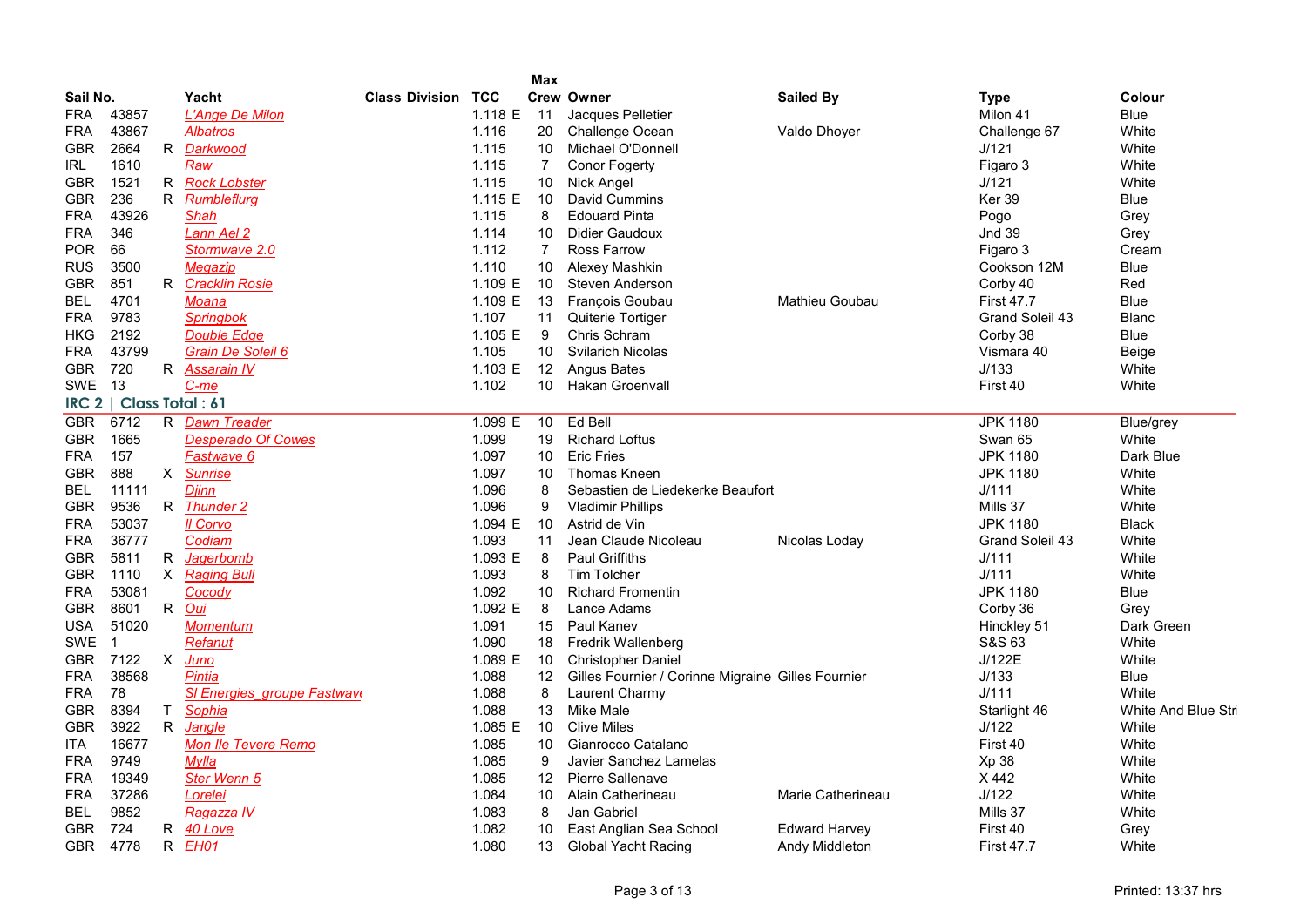|            |       |              |                                    |                       |            | <b>Max</b> |                                                      |                           |                   |                        |
|------------|-------|--------------|------------------------------------|-----------------------|------------|------------|------------------------------------------------------|---------------------------|-------------------|------------------------|
| Sail No.   |       |              | Yacht                              | <b>Class Division</b> | <b>TCC</b> |            | <b>Crew Owner</b>                                    | <b>Sailed By</b>          | <b>Type</b>       | Colour                 |
| <b>GBR</b> | 8405  | R            | <b>Olympia's Tigress</b>           |                       | 1.080 E    | 10         | Susan Glenny                                         |                           | First 40          | <b>White And Black</b> |
| GBR        | 9922  | $\mathsf{T}$ | R&W                                |                       | 1.078 E    | 10         | Andy Theobald                                        |                           | J/122             | White                  |
| <b>NED</b> | 8254  |              | <b>Barcarolle 2</b>                |                       | 1.077      | 11         | Jaap Gelling                                         |                           | Salona 42         | White                  |
| IRL        | 35950 |              | Aurelia                            |                       | 1.076 E    | 10         | <b>Chris Power Smith</b>                             |                           | J/122             | White                  |
| <b>GBR</b> | 7951  | R            | <b>Skylander</b>                   |                       | 1.076 E    | 10         | <b>Yuri Fadeev</b>                                   |                           | First 40          | White                  |
| <b>GBR</b> | 1428  |              | R Rogan Josh                       |                       | 1.075      | 10         | <b>Richard Powell</b>                                |                           | First 40          | White                  |
| BEL        | 16500 |              | <b>Snelle Vliet</b>                |                       | 1.075      | 11         | Emiel van Hemeldonck                                 |                           | Grand Soleil 43   | White                  |
| <b>GBR</b> | 4147  | $\mathsf{L}$ | Zada                               |                       | 1.075      | 10         | Tanya Sullivan                                       |                           | First 40          | White                  |
| <b>GBR</b> | 3213  | L            | <b>Dusty P Promocean</b>           |                       | 1.074 E    | 10         | <b>Richard Patrick</b>                               |                           | First 40          | White                  |
| <b>GBR</b> | 8409  |              | R Galahad Of Cowes                 |                       | 1.074 E    | 10         | Ronan Banim                                          |                           | First 40          | White                  |
| <b>NED</b> | 9015  |              | <b>Juliett Romeo</b>               |                       | 1.074      | 10         | Sietze Naber                                         |                           | J/122e            | Black And White (s)    |
| SUI        | 4777  |              | Kali                               |                       | 1.074      | 13         | <b>Benedikt Clauberg</b>                             |                           | <b>First 47.7</b> | White                  |
| <b>GBR</b> | 3923  | $\mathsf{L}$ | <b>Merlin</b>                      |                       | 1.074 E    | 10         | Sailing Logic                                        | <b>Prue Nash</b>          | First 40          | White                  |
| <b>GBR</b> | 1419  | L            | <b>Sidney II</b>                   |                       | 1.074      | 14         | Bob Mechem & Tanya Sullivan                          | Bob Mechem                | Grand Soleil 50   | White                  |
| <b>GBR</b> | 1859  | L            | <b>HOEOCA SFIDA</b>                |                       | 1.073      | 10         | <b>PROMOCEAN</b>                                     | Simon Dipple              | First 40          | Grey                   |
| <b>GBR</b> | 6840  | R            | Lancelot II                        |                       | 1.073 E    | 10         | Sailing Logic                                        | <b>Prue Nash</b>          | First 40          | White                  |
| <b>GBR</b> | 2993  | L            | <b>Minnie The Minx</b>             |                       | 1.073      | 10         | <b>Phil Cook</b>                                     |                           | First 40          | White                  |
| <b>FRA</b> | 35800 |              | <i><b>Iritis</b></i>               |                       | 1.070      | 10         | Herve Benic                                          |                           | First 40          | Grey                   |
| BEL        | 1082  |              | Monaqua                            |                       | 1.069 E    | 9          | Jan Alleman                                          |                           | Prima 38          | White                  |
| <b>FRA</b> | 28    |              | Tuftuftuf                          |                       | 1.069      | 8          | <b>Pascal Tuffier</b>                                |                           | Figaro II         | <b>Black</b>           |
| GBR        | 7408  | R            | <b>Arthur Logic</b>                |                       | 1.068 E    | 10         | Sailing Logic                                        | Prue Nash                 | First 40          | White                  |
| NED        | 8844  |              | Olympix                            |                       | 1.068 E    | 10         | <b>Hugo Gommers</b>                                  |                           | X <sub>4</sub>    | Grey                   |
| GBR        | 6593  | T.           | Petruchio                          |                       | 1.068      | 10         | James Albery                                         |                           | <b>First 40.7</b> | Blue                   |
| <b>NED</b> | 8935  |              | Moana                              |                       | 1.064      | 10         | Frans Cappelle, van                                  |                           | J/122E            | White                  |
| GBR        | 6504  | N            | Talisman                           |                       | 1.064      | 9          | Simon Harwood                                        |                           | Prima 38          | Blue                   |
| NED        | 9112  |              | Ajeto!                             |                       | 1.063 E    | 10         | Robin Verhoef & John Van Der St: John van der Starre |                           | J/122e            | White                  |
| <b>FRA</b> | 25    |              | C.magic                            |                       | 1.063      | 2          | Jerome Croyere                                       |                           | Figaro II         | Orange                 |
| GBR        | 1702  | T            | <b>Scarlet Oyster</b>              |                       | 1.062      | 13         | Ross Applebey                                        |                           | Oyster 48         | Red                    |
| <b>GBR</b> | 809   | T.           | Eager                              |                       | 1.060      | 16         | Chris Cecil-wright                                   | <b>Richard Powell</b>     | Nicholson 55      | White                  |
| <b>GBR</b> | 3438  | $\mathsf{L}$ | Jameerah                           |                       | 1.060 E    | 10         | <b>Simon Ruffles</b>                                 |                           | J/120             | White                  |
| <b>FRA</b> | 43749 |              | <b>Nutmeg Solidaire En Peloton</b> |                       | 1.060      | 8          | Francois Lognone                                     |                           | <b>MC 34</b>      | Blue                   |
| <b>GBR</b> | 43    |              | Abu 43                             |                       | 1.055      | 2          | Christian Teichmann                                  |                           | Figaro II         | Grey                   |
| <b>GBR</b> | 112   | N            | <b>J'ouvert</b>                    |                       | 1.054      | 8          | <b>Simon Harris</b>                                  |                           | J/112e            | White                  |
| <b>GBR</b> | 7343  | R            | <u> Marco Polo</u>                 |                       | 1.052      | 8          | Stephen Berry                                        |                           | Sun Fast 3600     | White                  |
| <b>GBR</b> | 6586  |              | L Scream 2                         |                       | 1.052      | 10         | <b>Stuart Lawrence</b>                               |                           | J/120             | <b>Black</b>           |
| RC3        |       |              | <b>Class Total: 105</b>            |                       |            |            |                                                      |                           |                   |                        |
| <b>GBR</b> | 9043  | T.           | <b>Flying Fish</b>                 |                       | 1.050 E    | 10         | <b>Stephen Hendry</b>                                | <b>Christian Buehrlen</b> | <b>First 40.7</b> | Grey                   |
| <b>GBR</b> | 1815  |              | X Fujitsu British Soldier          |                       | 1.050      | 8          | <b>Edward Corrigan</b>                               |                           | Sun Fast 3600     | Red                    |
| <b>GBR</b> | 1415  |              | L Mad Dash                         |                       | 1.050      | 10         | Phil Morgan                                          |                           | <b>Elan 410</b>   | White                  |
| IRL        | 10800 |              | Rockabill VI                       |                       | 1.050 E    | 8          | Paul O'Higgins                                       |                           | <b>JPK 1080</b>   | White                  |
| <b>GBR</b> | 731   | T.           | Tanit                              |                       | 1.050 E    | 8          | <b>Robert Floate</b>                                 |                           | Sydney 36         | Navy                   |
| <b>GBR</b> | 914   | R            | <u>Tigris</u>                      |                       | 1.049 E    | 8          | Gavin Howe                                           |                           | Sun Fast 3600     | White                  |
| <b>FRA</b> | 53116 |              | <b>Princesse Gotionude II</b>      |                       | 1.048      | 8          | Nicolas Dezeustre                                    |                           | Sun Fast 3600     | White                  |
| NED        | 0000  |              | <b>Westwind</b>                    |                       | 1.048      | 12         | Rob Bonte                                            |                           | Varianta 44       | White                  |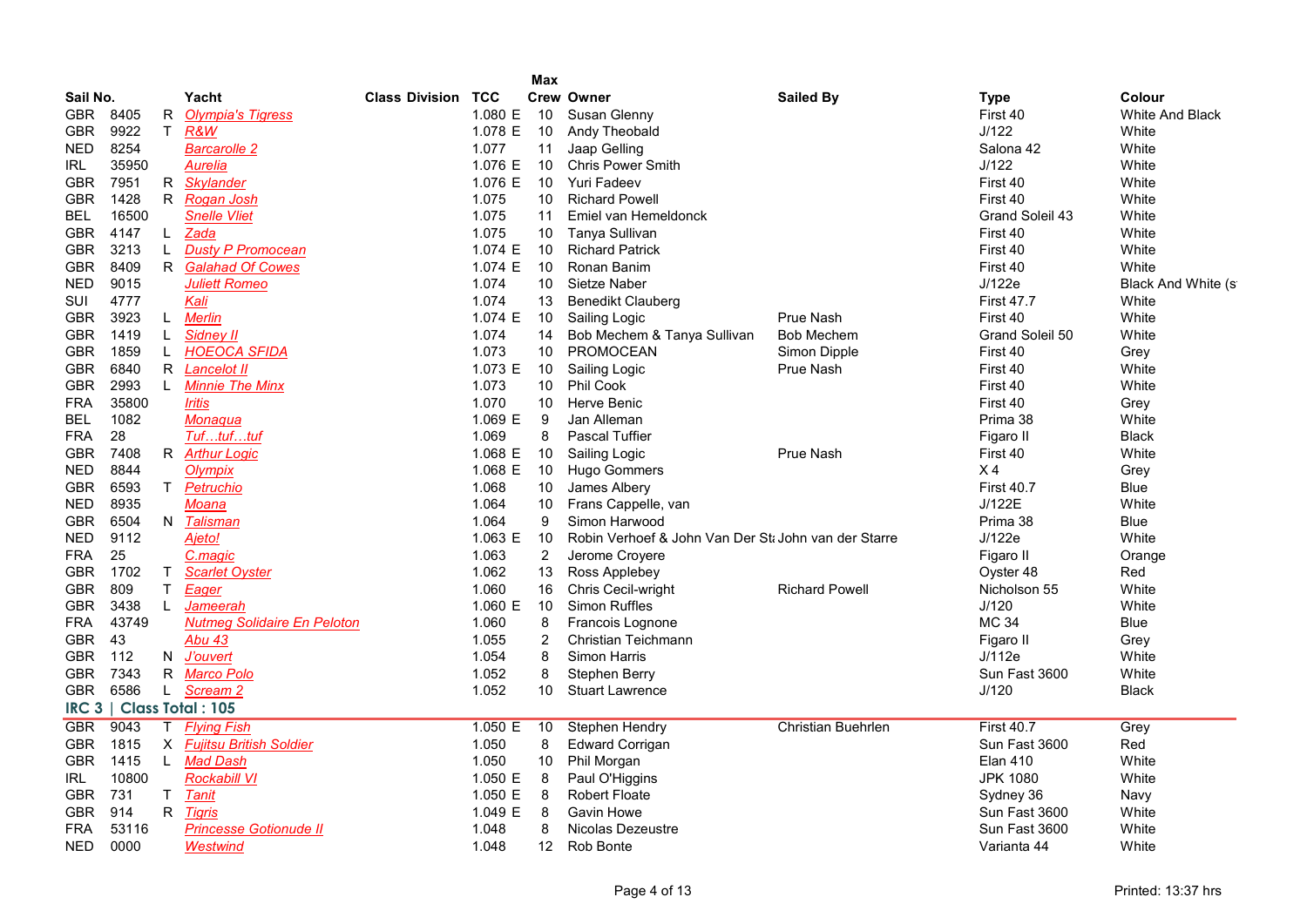|            | <b>Max</b> |              |                               |                       |            |                |                                                      |                     |                   |             |  |  |  |
|------------|------------|--------------|-------------------------------|-----------------------|------------|----------------|------------------------------------------------------|---------------------|-------------------|-------------|--|--|--|
| Sail No.   |            |              | Yacht                         | <b>Class Division</b> | <b>TCC</b> |                | <b>Crew Owner</b>                                    | <b>Sailed By</b>    | <b>Type</b>       | Colour      |  |  |  |
| NED.       | 8489       |              | Windshift                     |                       | 1.048      | 12             | Rob Bonte                                            |                     | Varianta 44       | White       |  |  |  |
| <b>GBR</b> | 9949       | $\mathsf T$  | Fireball                      |                       | 1.046      | 10             | <b>Chris Clark</b>                                   |                     | <b>First 40.7</b> | Grey        |  |  |  |
| <b>GBR</b> | 112        |              | X Xanaboo                     |                       | 1.046 $E$  | 8              | <b>Bruce Huber</b>                                   |                     | J/112e            | <b>Blue</b> |  |  |  |
| <b>GBR</b> | 8936       |              | R Black Sheep                 |                       | 1.045      | 8              | <b>Trevor Middleton</b>                              |                     | Sun Fast 3600     | White/grey  |  |  |  |
| <b>FRA</b> | 39125      |              | loalla                        |                       | 1.045      | 10             | Gilles Prietz & Yvan Le Trequesse Yvan le Trequesser |                     | Grand Soleil 40   | White       |  |  |  |
| GBR.       | 503        |              | R May Contain Nuts            |                       | 1.045 E    | 8              | The Nuts Syndicate                                   |                     | Corby 34          | Dark Blue   |  |  |  |
| GBR.       | 1264       |              | Gi <u>nny B</u>               |                       | 1.044 E    | 13             | Alex Bennett                                         |                     | Swan 46           | White       |  |  |  |
| <b>GBR</b> | 2729       | $\mathsf{R}$ | Jellyfish                     |                       | 1.044 E    | 8              | David Richards                                       | Alexander Vodovatov | Sun Fast 3600     | White       |  |  |  |
| <b>GBR</b> | 4406       |              | Osprev                        |                       | 1.044      | 11             | <b>Patrick Audas</b>                                 |                     | Comfortina 42     | White       |  |  |  |
| <b>FRA</b> | 53144      |              | Karavel                       |                       | 1.043      | 8              | <b>Frederic Nouel</b>                                |                     | <b>JPK 1080</b>   | White       |  |  |  |
| <b>FRA</b> | 34646      |              | Kazami                        |                       | 1.043      | 8              | <b>Benoit Amalric</b>                                |                     | <b>JPK 110</b>    | White       |  |  |  |
| <b>GBR</b> | 7384       |              | R @team Tigress On Sirens' Ti |                       | 1.042      | 9              | Glenny / Child / Keam-George                         | Susan Glenny        | Reflex 38         | White       |  |  |  |
| <b>SWE</b> | 450        |              | <b>Emily Of Cowes</b>         |                       | 1.042      | 12             | <b>Richard Oswald</b>                                |                     | <b>Elan 450</b>   | White       |  |  |  |
| <b>FRA</b> | 43907      |              | Aileau                        |                       | 1.041      | 8              | Olivier Burgaud                                      |                     | <b>JPK 1080</b>   | White       |  |  |  |
| <b>GBR</b> | 6693       | T.           | Fandango                      |                       | 1.041 E    | 10             | <b>Brendan McMahon</b>                               | Suzanne Warwick     | <b>First 40.7</b> | Blue        |  |  |  |
| <b>USA</b> | 61183      |              | In Theory                     |                       | 1.041 E    | 8              | <b>Peter McWhinnie</b>                               |                     | Jpk 1080          | White       |  |  |  |
| <b>GBR</b> | 9383       |              | R <i>Intuition</i>            |                       | 1.041 E    | 9              | <b>Yuri Fadeev</b>                                   |                     | Reflex 38         | Blue        |  |  |  |
| SUI        | 54         |              | Oceanvox2                     |                       | 1.041      | 8              | Jean-francois Guillet                                |                     | <b>JPK 1080</b>   | White       |  |  |  |
| <b>FRA</b> | 53161      |              | <b>Phu Cam</b>                |                       | 1.041 E    | 8              | <b>Philippe Triem</b>                                |                     | Sun Fast 3600     | Blue        |  |  |  |
| <b>GBR</b> | 8657       | L.           | <b>Bellino</b>                |                       | 1.040 E    | 8              | Rob Craigie                                          |                     | Sun Fast 3600     | White       |  |  |  |
| <b>GBR</b> | 1321       | L.           | Escapado                      |                       | 1.040      | 10             | <b>Germaine Williams</b>                             |                     | <b>First 40.7</b> | White       |  |  |  |
| <b>FRA</b> | 43933      |              | Raging-bee <sup>2</sup>       |                       | 1.040      | 8              | Louis-Marie Dussere                                  |                     | <b>JPK 1080</b>   | Blue-grey   |  |  |  |
| <b>FRA</b> | 43853      |              | <b>Solenn for Pure Ocean</b>  |                       | 1.040 E    | 8              | <b>Ludovic Gerard</b>                                |                     | <b>JPK 1080</b>   | White       |  |  |  |
| <b>FRA</b> | 9624       |              | <b>Hey Jude</b>               |                       | 1.039      | 10             | Philippe Girardin                                    |                     | J/120             | Blue        |  |  |  |
| <b>GBR</b> | 8140       |              | X Horus                       |                       | 1.039      | 10             | <b>Justin Philipps</b>                               |                     | First 40          | White       |  |  |  |
| <b>GBR</b> | 1653       | R            | Ikiqai                        |                       | 1.039      | 8              | Catherine Keohane                                    |                     | <b>JPK 1080</b>   | White       |  |  |  |
| <b>GBR</b> | 6070       | L.           | Scaramouche                   |                       | 1.039 E    | 13             | Greig City Academy                                   | Jonathan Holt       | Frers 45          | White / Red |  |  |  |
| <b>GBR</b> | 711        | N.           | Kimanche Eve II               |                       | 1.038      | 8              | <b>Mark Franklin</b>                                 |                     | <b>JPK 1080</b>   | White       |  |  |  |
| <b>USA</b> | 74434      |              | <b>Hiro Maru</b>              |                       | 1.037 E    | 15             | Hiroshi Nakajima                                     |                     | S&s 49            | White       |  |  |  |
| <b>POL</b> | 19967      |              | One Way                       |                       | 1.037      | 8              | Janusz Madej                                         |                     | Sun Fast 3600     | Red         |  |  |  |
| GBR.       | 9863       |              | In X Celsis                   |                       | 1.035 E    | 10             | <b>Guy Raynes</b>                                    |                     | $X-119$           | White       |  |  |  |
| <b>NED</b> | 8530       |              | Letitgo3                      |                       | 1.035      | 10             | Willem Johannesma                                    |                     | $X$ 40            | Blue        |  |  |  |
| <b>GBR</b> | 4849       | R            | <b>Team Bomby/Robertson</b>   |                       | 1.033      | $\overline{7}$ | Henry Bomby                                          |                     | Sun Fast 3300     | White       |  |  |  |
| <b>FRA</b> | 43831      |              | <b>Timeline</b>               |                       | 1.033      | 8              | Marc Alperovitch                                     |                     | <b>JPK 1080</b>   | White       |  |  |  |
| <b>FRA</b> | 53197      |              | Mary-3                        |                       | 1.032      | 8              | <b>Francois Moriceau</b>                             |                     | <b>JPK 1030</b>   | Blue&silver |  |  |  |
| GBR        | 6502       | L.           | <b>Wild Pilgrim</b>           |                       | 1.032      | $\overline{7}$ | Daniel Jones                                         |                     | Sun Fast 3300     | White       |  |  |  |
| GBR.       | 7727       | T.           | <b>Musketeer</b>              |                       | 1.031      | 10             | <b>Phillip Holroyd Smith</b>                         |                     | <b>First 40.7</b> | White       |  |  |  |
| GBR.       | 7635       | T.           | <b>Snow Wolf</b>              |                       | 1.031      | 13             | <b>Robert Nichols</b>                                |                     | Swan 48           | Blue        |  |  |  |
| GBR.       | 1663       | R            | <b>Chilli Pepper</b>          |                       | 1.030      | $\overline{7}$ | Jim Driver                                           |                     | Sun Fast 3300     | White       |  |  |  |
| <b>GBR</b> | 795        |              | R Diablo                      |                       | 1.030 E    | 8              | <b>Nick Martin</b>                                   |                     | Sun Fast 3600     | White       |  |  |  |
| <b>FRA</b> | 53201      |              | <b>Blue Oscar</b>             |                       | 1.029      | $\overline{c}$ | <b>Tomas Cunat Salisbury</b>                         |                     | Sun Fast 3300     | White       |  |  |  |
| IRL        | 1627       |              | <b>Cinnamon Girl</b>          |                       | 1.029      | $\overline{7}$ | Cian McCarthy                                        |                     | Sun Fast 3300     | White       |  |  |  |
| <b>GBR</b> | 833        |              | X Hooligan VIII               |                       | 1.029      | 7              | <b>Edward Broadway</b>                               |                     | Sun Fast 3300     | White       |  |  |  |
| GBR.       | 5176       | L.           | <b>Aries</b>                  |                       | 1.028 E    | $\overline{7}$ | <b>Kelvin Rawlings</b>                               |                     | Sun Fast 3300     | White       |  |  |  |
|            |            |              |                               |                       |            |                |                                                      |                     |                   |             |  |  |  |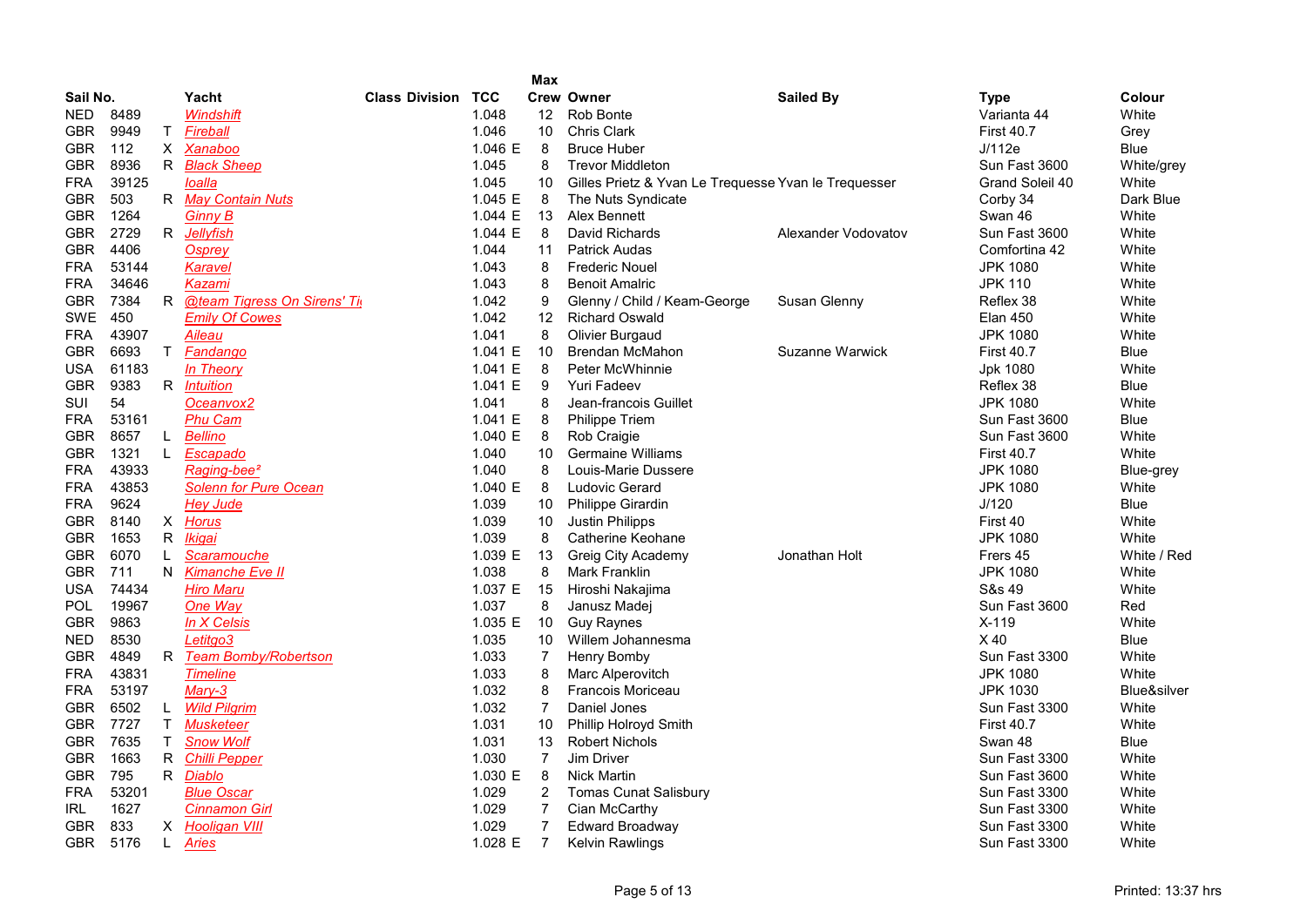|            |       |              |                                   |                       |            | Max            |                          |                       |                   |                        |
|------------|-------|--------------|-----------------------------------|-----------------------|------------|----------------|--------------------------|-----------------------|-------------------|------------------------|
| Sail No.   |       |              | Yacht                             | <b>Class Division</b> | <b>TCC</b> |                | <b>Crew Owner</b>        | <b>Sailed By</b>      | <b>Type</b>       | <b>Colour</b>          |
| <b>FRA</b> | 53229 |              | <b>Rêve De Souffle</b>            |                       | 1.028      | 7              | Loic Lecomte             |                       | Sun Fast 3300     | White And Marine I     |
| <b>USA</b> | 61287 |              | Sea Bear                          |                       | 1.028      | $\overline{7}$ | Peter Bacon              |                       | Sun Fast 3300     | White                  |
| <b>FRA</b> | 53183 |              | <b>Spoutnik</b>                   |                       | 1.028 E    | $\overline{7}$ | Christian Maby           |                       | Sun Fast 3300     | <b>Blue</b>            |
| <b>GBR</b> | 6939  |              | R <i>Finally</i>                  |                       | 1.026      | 8              | Paul Kitteringham        |                       | <b>Elan 350</b>   | White                  |
| <b>GBR</b> | 6890  |              | R Gentoo                          |                       | 1.026 E    | $\overline{7}$ | James Harayda            |                       | Sun Fast 3300     | White                  |
| <b>FRA</b> | 53128 |              | Léon                              |                       | 1.026      | 8              | Jean Pierre Kelbert      | Alexis Loison         | <b>JPK 1030</b>   | <b>Blue</b>            |
| <b>GBR</b> | 5964  |              | R New Normal                      |                       | 1.026      | $\overline{7}$ | <b>Thomas Fenemore</b>   |                       | Sun Fast 3300     | Grey With Blue & C     |
| <b>NED</b> | 5300  |              | <b>Swarte Swaen</b>               |                       | 1.026      | 10             | <b>Tolleiv Trimborn</b>  |                       | Swan 40           | <b>Blue</b>            |
| <b>FRA</b> | 53155 |              | Very Good Trip - Septieme C       |                       | 1.026      | 2              | <b>Yves Paul Robert</b>  | Jean-baptiste Vezin   | <b>JPK 1030</b>   | <b>Blue/silver</b>     |
| <b>GBR</b> | 7933  |              | R Fastrak XII                     |                       | 1.025      | 7              | Nigel de Quervain Colley |                       | Sun Fast 3300     | White                  |
| <b>BEL</b> | 35080 |              | <b>Njord</b>                      |                       | 1.025 E    | 8              | Paul Jonckheere          | Geert Orbie           | A35               | <b>Black And White</b> |
| <b>GBR</b> | 1355  |              | R Lulotte                         |                       | 1.024      | 16             | <b>Ben Morris</b>        |                       | Swan 55 Yawl      | Flag Blue              |
| NOR.       | 11500 |              | <b>Promineo Racing</b>            |                       | 1.023      | 8              | Leif Arild Asheim        |                       | J/109             | White                  |
| <b>GER</b> | 3972  |              | Logoff                            |                       | 1.022 E    | 13             | <b>Carsten Sommer</b>    |                       | Stic 47.5         | <b>Blue</b>            |
| <b>GBR</b> | 979   |              | R Malice                          |                       | 1.022 E    | 2              | <b>Mike Moxley</b>       |                       | <b>HOD 35</b>     | White                  |
| <b>GBR</b> | 1575  | L.           | <b>Pure Attitude</b>              |                       | 1.022      | 9              | Martin Gray              |                       | X 37              | White                  |
| <b>GBR</b> | 9570  | $\mathsf{T}$ | Jaguar Of Burnham                 |                       | 1.021 E    | 8              | Jaap van Nie             |                       | J/109             | White                  |
| <b>FRA</b> | 53192 |              | <b>Moshimoshi</b>                 |                       | 1.021      | $\overline{7}$ | Sebastien Saulnier       |                       | Sun Fast 3300     | White                  |
| <b>GBR</b> | 1411  |              | L Arcadia                         |                       | 1.020      | 10             | <b>Mark Gillett</b>      | <b>Trevor Hails</b>   | Arcona 400        | White                  |
| <b>GER</b> | 4187  |              | Chosi <sub>6</sub>                |                       | 1.020      | 8              | Michael Wunderlich       |                       | J/35              | White                  |
| <b>IRL</b> | 2129  |              | Nieulargo                         |                       | 1.020 E    | 10             | Denis Murphy             |                       | Grand Soleil 40   | White                  |
| <b>FRA</b> | 53239 |              | <b>Axe Sail</b>                   |                       | 1.019      | $\overline{7}$ | <b>Maxime Mesnil</b>     |                       | J/99              | <b>Black</b>           |
| <b>GBR</b> | 8380  |              | R <i>Elixir</i>                   |                       | 1.019      | 9              | <b>Felicity Gabbay</b>   |                       | <b>Elan 380</b>   | White                  |
| <b>GBR</b> | 1466  |              | R Flying Jackal                   |                       | 1.019 E    | 8              | <b>Wayne Palmer</b>      |                       | J/109             | White                  |
| <b>GBR</b> | 486   |              | Sleeper X                         |                       | 1.019 E    | 13             | Jonty & Vicki Layfield   | Jonty Layfield        | Swan 48           | White                  |
| <b>FRA</b> | 34983 |              | Decatur                           |                       | 1.018      | 8              | Gebr. de Zeeuw           | Tom Stoutenburg       | A35               | White                  |
| <b>FRA</b> | 53147 | $\mathsf{A}$ | <b>Jin Motion</b>                 |                       | 1.018      | $\overline{7}$ | <b>Philippe Guennal</b>  |                       | J/99              | White                  |
| <b>GBR</b> | 9328  | $\mathsf{T}$ | <i><u><b>Intemperance</b></u></i> |                       | 1.017      | 10             | Paul & Val Shilling      | Paul Shilling         | Sigma 400         | White                  |
| <b>GBR</b> | 3737  | L            | <b>Unruly</b>                     |                       | 1.017 $E$  | $9\,$          | <b>Charles Bull</b>      |                       | X 37              | Blue                   |
| <b>GER</b> | 5762  |              | <b>Dantes</b>                     |                       | 1.016 E    | 13             | Torsten Grotjahn         | Michael Orgzey        | Swan 48           | White                  |
| <b>RUS</b> | 9901  |              | <b>Jealousness</b>                |                       | 1.016      | $\overline{7}$ | Rasim Poloskin           | Pjotr Lezhnin         | J/99              | White                  |
| <b>IOM</b> | 7003  |              | <b>Polished Manx II</b>           |                       | 1.016      | 10             | Kuba Szymanski           |                       | <b>First 40.7</b> | White                  |
| <b>FRA</b> | 34900 |              | Samsara                           |                       | 1.016      | 8              | Nicolas Watine           |                       | A35               | <b>Bleu Ciel</b>       |
| <b>IRL</b> | 725   |              | <i><u><b>Intention</b></u></i>    |                       | 1.014 E    | 8              | Willem Schopman          |                       | J/35              | <b>Black</b>           |
| <b>FRA</b> | 1382  |              | loalla                            |                       | 1.014      | 9              | Yvan le Trequesser       |                       | X 382             | Blue                   |
| <b>GBR</b> | 8541  | R            | Jolly Jack Tar                    |                       | 1.013      | 8              | <b>RNSA</b>              | <b>Philip Warwick</b> | J/109             | White                  |
| <b>NED</b> | 7800  |              | Arethusa                          |                       | 1.012 E    | 8              | Kees Mijs                |                       | J/109             | White                  |
| <b>GBR</b> | 8532  |              | R Firestorm                       |                       | 1.010      | 8              | Wim van Slooten          |                       | J/109             | White                  |
| <b>GBR</b> | 9779  | T.           | Jago                              |                       | 1.009      | 8              | <b>Mike Yates</b>        |                       | J/109             | Navy Blue              |
| <b>GBR</b> | 918   | R.           | Jarhead                           |                       | 1.008      | 8              | Greg Nasmyth             |                       | J/109             | <b>Gunmetal Grey</b>   |
| <b>GBR</b> | 8529  | R.           | <u>Jazzy Jellyfish</u>            |                       | 1.008      | 8              | Kevin Armstrong          |                       | J/109             | White                  |
| MLT        | 7991  |              | JYS Jan                           |                       | 1.008 E    | 8              | Greg Nasmyth             |                       | J/109             | White                  |
| <b>GBR</b> | 9760  | R            | Jenqu                             |                       | 1.007      | 8              | <b>William Stock</b>     |                       | J/109             | White                  |
| <b>GBR</b> | 8809  |              | R Mojo Risin'                     |                       | 1.007 E    | 8              | J/109 Racing Limited     | <b>Rob Cotterill</b>  | J/109             | White                  |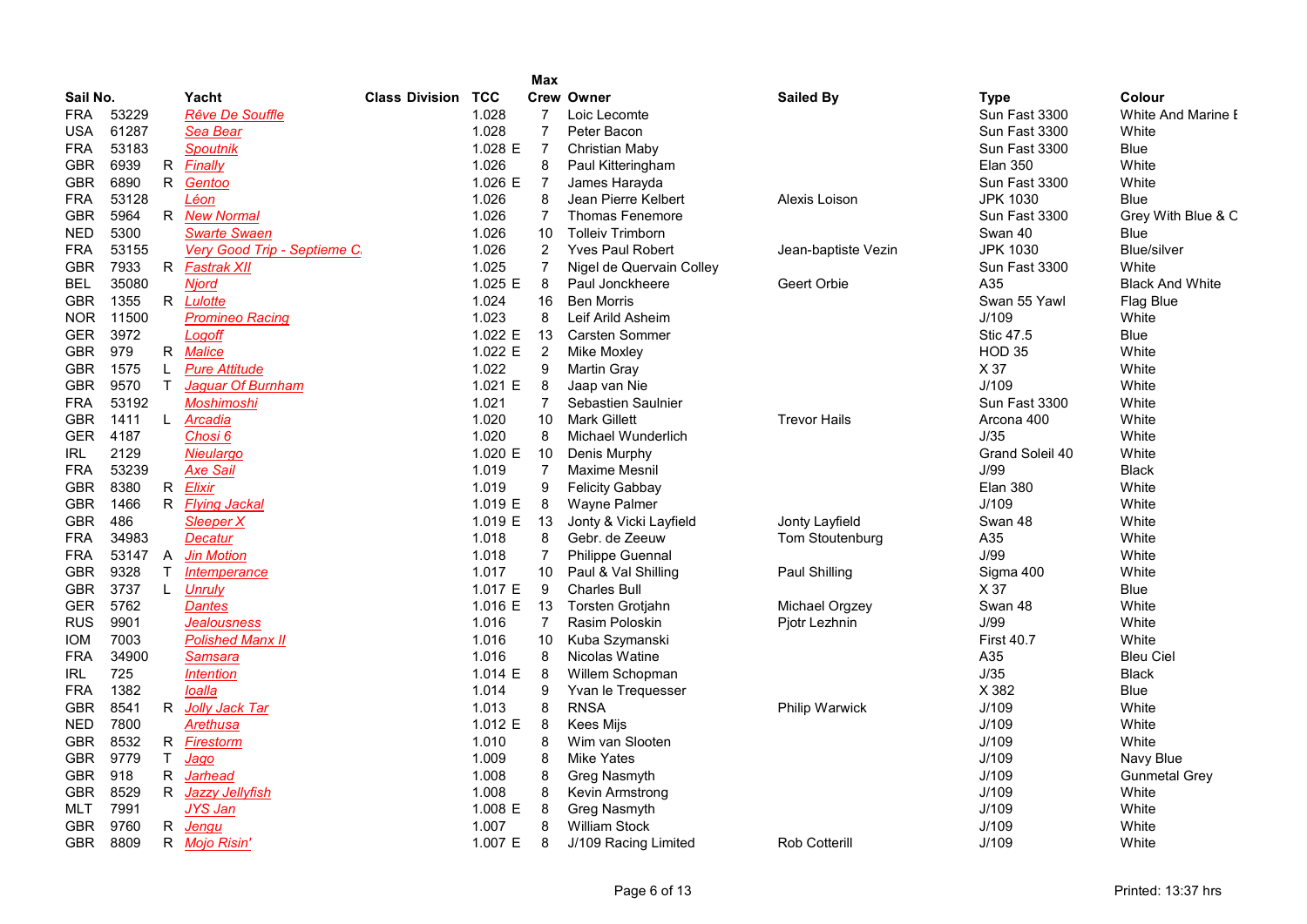|            |                         |              |                                     |                           |         | <b>Max</b>     |                                                |                                        |                   |                       |
|------------|-------------------------|--------------|-------------------------------------|---------------------------|---------|----------------|------------------------------------------------|----------------------------------------|-------------------|-----------------------|
| Sail No.   |                         |              | Yacht                               | <b>Class Division TCC</b> |         |                | <b>Crew Owner</b>                              | <b>Sailed By</b>                       | <b>Type</b>       | Colour                |
| <b>GBR</b> | 6908                    | R            | <u>Ajax</u>                         |                           | 1.006   | 8              | Royal Armoured Corps Yacht Club Henry Kemp-gee |                                        | J/109             | White                 |
| ITA.       | 16204                   |              | <u>Chilavista</u>                   |                           | 1.006   | $\overline{7}$ | Stefano Gnech                                  |                                        | Bonin 31          | White                 |
| <b>GBR</b> | 3                       | L.           | Jomalija                            |                           | 1.006   | 8              | Joppe Schepers and Jasper Heike Joppe Schepers |                                        | J/109             | White                 |
| <b>FRA</b> | 28553                   |              | Miss J                              |                           | 1.006   | 8              | <b>Frederic Guillemot</b>                      |                                        | J/105             | Blue                  |
| <b>GBR</b> | 7005                    |              | R Trojan                            |                           | 1.006 E | 8              | <b>Robert Duke</b>                             | Jason West                             | J/109             | White                 |
| <b>GBR</b> | 8932                    |              | R Full Circle                       |                           | 1.005 E | $\overline{7}$ | lan Lloyd                                      |                                        | Sun Fast 3200     | White                 |
| <b>GBR</b> | 9487                    | R            | Jumunu                              |                           | 1.005   | 8              | Lesley Brooman                                 |                                        | J/109             | Dark Blue             |
| GBR        | 3111                    |              | N Mostly Harmless                   |                           | 1.004   | 8              | Tom Hayhoe and Natalie Jobling Tom Hayhoe      |                                        | J/105             | White                 |
| <b>FRA</b> | 38909                   |              | Serena J                            |                           | 1.004   | 8              | Tim Wright                                     |                                        | J/109             | Dark Blue             |
|            | IRC 4   Class Total: 87 |              |                                     |                           |         |                |                                                |                                        |                   |                       |
| <b>GBR</b> | 9779                    | T.           | Jago                                |                           | 1.009   | 8              | <b>Mike Yates</b>                              |                                        | J/109             | <b>Navy Blue</b>      |
| <b>GBR</b> | 529                     | R            | Just So                             |                           | 1.003 E | 8              | David McGough                                  | William McGough / Christian Jeff J/109 |                   | White                 |
| <b>GBR</b> | 8134                    | T.           | Mojo                                |                           | 1.003 E | 8              | <b>Edward Paul Hampson</b>                     |                                        | J/105             | White                 |
| <b>GBR</b> | 923                     | R.           | Skadi                               |                           | 1.003   | 12             | <b>Michael Greville</b>                        |                                        | Bowman 44         | White                 |
| <b>FRA</b> | 44992                   |              | <b>Aldebaran</b>                    |                           | 1.002   | $\overline{7}$ | <b>Francois Tirveilliot</b>                    |                                        | Sun Fast 3200     | White                 |
| <b>GER</b> | 3222                    |              | Ivana S.                            |                           | 1.002 E | 10             | <b>Herve Perrein</b>                           |                                        | <b>Swan 391</b>   | White                 |
| <b>GBR</b> | 1605                    | R            | <b>Rum N Cork II</b>                |                           | 1.002 E | 8              | Paul Lewis                                     |                                        | J/105             | White                 |
| <b>FRA</b> | 38895                   |              | Gioia                               |                           | 1.001   | $\overline{7}$ | <b>Emmanuel Pinteaux</b>                       |                                        | <b>JPK 1010</b>   | White                 |
| <b>GBR</b> | 958                     | R            | <u>Jangada</u>                      |                           | 1.001 E | $\overline{7}$ | <b>Richard Palmer</b>                          |                                        | <b>JPK 1010</b>   | White                 |
| <b>GBR</b> | 4867                    | L            | <b>Purple Mist</b>                  |                           | 1.001   | $\overline{7}$ | <b>Katherine Cope</b>                          |                                        | Sun Fast 3200     | White + Purple Gra    |
|            | 4300                    | C            | Reindeer                            |                           | 1.001   | 12             | Jack Meredith                                  |                                        | Swan 43           | Blue                  |
| <b>GBR</b> | 4796                    | L            | <u>Joy</u>                          |                           | 1.000   | $\overline{7}$ | <b>Peter Butters</b>                           |                                        | <b>JPK 1010</b>   | White                 |
| <b>FRA</b> | 53057                   |              | <b>Lazy Boy</b>                     |                           | 1.000   | $\overline{7}$ | Yann Gapais                                    |                                        | Sun Fast 3200     | <b>Red And White</b>  |
| <b>FRA</b> | 43628                   |              | <b>Srs Bienne Voile (vent D'Ox)</b> |                           | 1.000   | 7              | <b>Thierry Bosshart</b>                        |                                        | <b>JPK 1010</b>   | White                 |
| <b>FRA</b> | 43657                   |              | Fleur Du Sud                        |                           | 0.999   | 7              | <b>Patrick Molitor</b>                         |                                        | JPK 1010          | White / Blue / Dark   |
| <b>GBR</b> | 9405                    | $\mathsf{R}$ | <b>Juliette</b>                     |                           | 0.999   | 8              | Dan Rigden                                     |                                        | J/105             | White                 |
| <b>FRA</b> | 38315                   |              | Maïqab                              |                           | 0.999   | 7              | Christian Jacquelin                            |                                        | Sun Fast 3200     | White                 |
| <b>GBR</b> | 1174                    | $\mathsf{L}$ | Taika                               |                           | 0.999 E | 8              | <b>Stuart Rhys-williams</b>                    |                                        | J/105             | White                 |
| <b>FRA</b> | 9210                    |              | Delnic                              |                           | 0.998   | $\overline{7}$ | <b>Benoit Rousselin</b>                        |                                        | <b>JPK 1010</b>   | White                 |
| <b>FRA</b> | 15083                   |              | Maupiti                             |                           | 0.997   | 8              | <b>Emmanuel Bunel</b>                          |                                        | <b>JOD 35</b>     | White                 |
| <b>FRA</b> | 39194                   |              | <b>Objectif Lune</b>                |                           | 0.997   | $\overline{7}$ | Jean-Baptiste Crepin                           |                                        | Sun Fast 3200     | White                 |
| <b>FRA</b> | 53114                   |              | Raphael                             |                           | 0.997 E | $\overline{7}$ | Ludovic Menahes                                |                                        | <b>JPK 1010</b>   | White Black And BI    |
| MLT        | 105                     |              | <b>Bigfoot</b>                      |                           | 0.996   | 8              | <b>Robert Nelson</b>                           |                                        | J/105             | Blue                  |
| <b>FRA</b> | 35829                   |              | Cora                                |                           | 0.996 E | $\overline{7}$ | Nigel Goodhew                                  | <b>Tim Goodhew</b>                     | Sun Fast 3200     | White                 |
| <b>FRA</b> | 44737                   |              | Javas                               |                           | 0.996   | 7              | Vincent Rigalleau                              |                                        | Sun Fast 3200     | White                 |
| <b>FRA</b> | 43912                   |              | Un Papillon Contre L'Eczéma         |                           | 0.996   | $\overline{7}$ | Alain Peron                                    |                                        | <b>JPK 1010</b>   | <b>Black And Blue</b> |
| <b>FRA</b> | 21717                   |              | Whisper                             |                           | 0.996 E | $\overline{7}$ | <b>Franck Ribot</b>                            |                                        | <b>JPK 1010</b>   | White                 |
| <b>FRA</b> | 28307                   |              | <b>Cap West</b>                     |                           | 0.995   | 8              | Marc Lepesqueux                                |                                        | <b>First 36.7</b> | <b>Marine Blue</b>    |
| FRA        | 37310                   |              | Atrox                               |                           | 0.994   | $\overline{7}$ | <b>Harold Baseden</b>                          |                                        | <b>JPK 1010</b>   | Blue                  |
| <b>FRA</b> | 39098                   |              | Crescendo                           |                           | 0.994   | 7              | <b>Philippe Sauzieres</b>                      |                                        | <b>JPK 1010</b>   | White                 |
| <b>GBR</b> | 1524                    | L.           | Laura                               |                           | 0.994   | 10             | <b>Richard Stain</b>                           |                                        | Sovereign 400     | White                 |
| <b>FRA</b> | 43653                   |              | Nirvana                             |                           | 0.994 E | $\overline{7}$ | Keith Thompson                                 |                                        | Sun Fast 3200     | White                 |
| <b>GBR</b> | 2904                    | L.           | <b>Hot Pursuit</b>                  |                           | 0.993   | $\overline{7}$ | <b>Richard Lewis</b>                           |                                        | Sun Fast 3200     | White                 |
| <b>GBR</b> | 8956                    | R.           | <u>Mzungu</u>                       |                           | 0.993 E | $\overline{7}$ | <b>Tony White</b>                              | Samuel White                           | Sun Fast 3200     | White                 |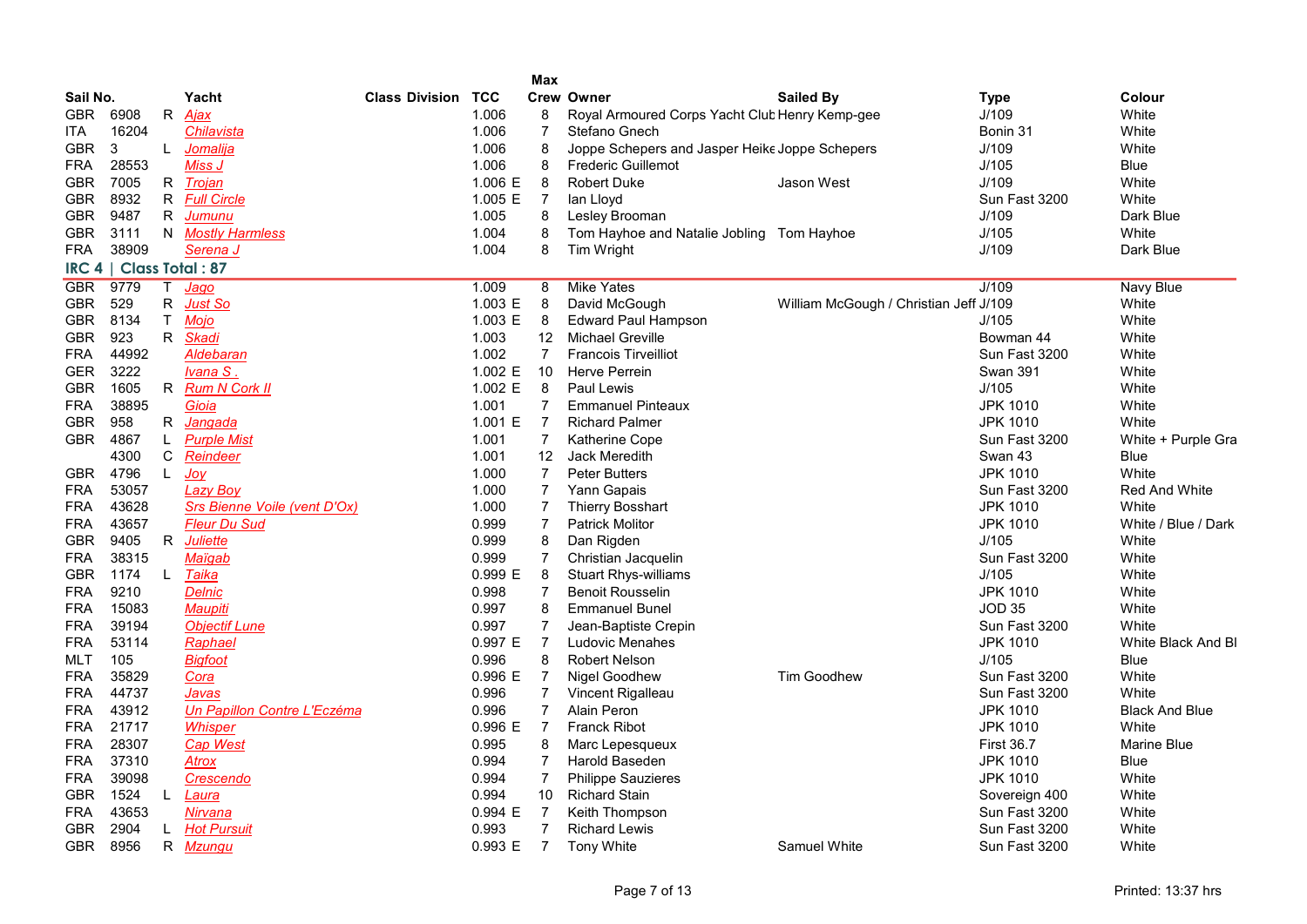|            |       |    |                                |                       |            | Max             |                                              |                          |                           |                      |
|------------|-------|----|--------------------------------|-----------------------|------------|-----------------|----------------------------------------------|--------------------------|---------------------------|----------------------|
| Sail No.   |       |    | Yacht                          | <b>Class Division</b> | <b>TCC</b> |                 | <b>Crew Owner</b>                            | <b>Sailed By</b>         | <b>Type</b>               | Colour               |
| <b>NED</b> | 118   |    | Winsome                        |                       | 0.993 E    | 11              | Harry J. Heijst                              |                          | S&S 41                    | Navy Blue            |
| <b>GBR</b> | 4110  | L. | Kiswala                        |                       | 0.991      | 10 <sup>°</sup> | Stephen Brookson                             |                          | <b>Swan 411</b>           | White                |
| <b>GBR</b> | 5284  |    | <b>Longbow Of Itchen</b>       |                       | 0.990      | 13              | Mike Wilkinson                               |                          | Bowman 48                 | <b>Blue</b>          |
| <b>FRA</b> | 3333  |    | Shortgood                      |                       | 0.990      | $\overline{2}$  | Renaud Courbon and Emmanuel \ Renaud Courbon |                          | First Class 10            | White                |
| <b>IOM</b> | 8931  |    | R Aj Wanderlust                |                       | 0.989      | 13              | <b>Charlene Howard</b>                       |                          | Sun Odyssey 45.2          | White With Red An    |
| <b>GBR</b> | 6777  |    | R Bespoke                      |                       | 0.987      | $\overline{7}$  | <b>Neal Brewer</b>                           |                          | Humphreys 30 Mod (ke Grey |                      |
| <b>GBR</b> | 912   | R. | Polka                          |                       | 0.987      | $\overline{7}$  | Marcus Wareham                               |                          | <b>First 34.7</b>         | White                |
| <b>GBR</b> | 5831  | R  | Assassin                       |                       | 0.986      | $\overline{7}$  | <b>Mark Brown</b>                            |                          | A31                       | White                |
| <b>FRA</b> | 37298 |    | Barouf                         |                       | 0.986      | $\overline{7}$  | <b>Nicolas Saint Bris</b>                    |                          | A31                       | White                |
| <b>NED</b> | 7975  |    | <b>Blue June</b>               |                       | 0.985      | 12              | Erik van Kasteel                             |                          | Standfast 43              | Blue                 |
| <b>FRA</b> | 37370 |    | Tagan IV                       |                       | 0.985      | $\overline{7}$  | <b>Alain Duvivier</b>                        |                          | A31                       | White                |
| <b>FRA</b> | 29340 |    | Cavok 4                        |                       | 0.984      | $\overline{7}$  | <b>Thomas Collardeau</b>                     |                          | Jpk 9.60                  | White                |
| <b>FRA</b> | 37395 |    | Laudato Si                     |                       | 0.984      | $\overline{7}$  | Regis Vian                                   |                          | A31                       | White                |
| <b>NED</b> | 8831  |    | <b>Scheepsrecht</b>            |                       | 0.982      | 11              | Jim Heilijgers                               |                          | Bavaria 410               | White                |
| <b>FRA</b> | 28747 |    | <b>Stay</b>                    |                       | 0.982      | $\overline{7}$  | <b>Gregory Bertrand</b>                      |                          | Jpk 9.60                  | Black-grey-white     |
| <b>GBR</b> | 8367  |    | RHO                            |                       | 0.980 E    | 9               | <b>Equinox Sailing</b>                       | <b>Ruaraidh Plummer</b>  | Sigma 38                  | White                |
| <b>NED</b> | 9101  |    | J-blue                         |                       | 0.979      | 7               | Jan Bruijn                                   |                          | Jpk 9.60                  | White                |
| <b>GBR</b> | 7732  | T. | <b>Mardy Gras</b>              |                       | 0.979 E    | $\overline{7}$  | <b>Frederick Mundle</b>                      |                          | X-332                     | White + 3 Blue Strip |
| <b>GBR</b> | 8285  |    | <b>Kindred Spirit</b>          |                       | 0.977 E    | 9               | <b>Robert Lee</b>                            |                          | Sigma 38                  | White                |
|            | 6388  |    |                                |                       | 0.977 E    |                 |                                              |                          |                           | White                |
| <b>GBR</b> | 8354  | T. | <u>Marta</u>                   |                       | 0.977 E    | 9               | <b>Brian Skeet</b><br>Paul Scott             |                          | Sigma 38                  | White                |
| <b>GBR</b> |       |    | <b>Spirit</b>                  |                       |            | 9               |                                              |                          | Sigma 38                  |                      |
| <b>GBR</b> | 1652  |    | R Ithaka                       |                       | 0.975      | 12              | Giovanni Mazzocchi                           |                          | Swan 44                   | White                |
| <b>FRA</b> | 403   |    | Arcane                         |                       | 0.974      | 8               | Thierry de Mazancourt                        |                          | Suspense                  | White                |
| <b>GBR</b> | 8396  |    | Sam                            |                       | 0.974      | 9               | Peter Hopps                                  |                          | Sigma 38                  | White                |
| <b>NED</b> | 5859  |    | Vanilla                        |                       | 0.972 E    | 7               | Niek Spiljard                                |                          | $X-332$                   | Yellow               |
| <b>FRA</b> | 28831 |    | Menuiserie-fenetre.fr          |                       | 0.971      | $\overline{7}$  | Alain Guelennoc                              |                          | $X-332$                   | White And Blue       |
| <b>FRA</b> | 17815 |    | Sun Hill 3                     |                       | 0.966      | $\overline{7}$  | <b>Francois Charles</b>                      |                          | Dehler 33 Cruising        | White                |
| <b>GBR</b> | 934   | R  | <u>Mystery</u>                 |                       | 0.965      | 8               | Sally Olsen                                  |                          | Mystery 35                | <b>Blue</b>          |
| IRL        | 1397  |    | Desert Star Irish Offshore Sai |                       | 0.963 E    | 8               | Irish Offshore Sailing                       | Ronan O'Siochru          | Sun Fast 37               | White                |
| <b>GBR</b> | 8756  | T. | Nimrod                         |                       | 0.963      | 8               | Paul Love- Williams                          |                          | Sun Fast 35               | White                |
| <b>GBR</b> | 815   |    | <b>Longue Pierre</b>           |                       | 0.962 E    | 9               | D Cooper & P England                         | David Cooper             | Dehler 38                 | <b>Light Grey</b>    |
| IRL        | 1455  |    | Sherkin 2                      |                       | 0.959 E    | 8               | Ronan O'Siochru                              |                          | Sun Fast 37               | White                |
| <b>GBR</b> | 8338  |    | <b>With Alacrity</b>           |                       | 0.959 E    | 9               | <b>Chris Choules</b>                         | Vanessa Twohey           | Sigma 38                  | White                |
| <b>GBR</b> | 4350  | L. | Felix                          |                       | 0.957      | 7               | Christoph Friedrich                          |                          | $X-332$                   | White                |
| IRL        | 375   |    | Andante                        |                       | 0.950      | 8               | Keith Miller                                 |                          | Yamaha 36                 | Light Blue           |
| <b>GBR</b> | 3907  |    | <b>Sundance</b>                |                       | 0.949      | 8               | Alistair Cooke                               |                          | Sigma 36                  | White                |
| <b>GBR</b> | 1178  | X  | <b>Easy Glider</b>             |                       | 0.944      | 11              | Oliver Hughes                                |                          | S&S 41                    | Mahogany             |
| <b>GBR</b> | 292   |    | Amokura                        |                       | 0.942      | 15              | Paul Moxon                                   | Paul Moxon & Steve Jones | <b>Classic Yawl</b>       | Dark Blue            |
| <b>NED</b> | 8304  |    | Emily                          |                       | 0.940      | 12              | <b>Gerard Jonker</b>                         |                          | Nicholson 43              | <b>Blue</b>          |
| <b>GBR</b> | 1599  | L. | <b>Out Of Nowhere</b>          |                       | 0.939      | $\overline{7}$  | Simon Robertson                              |                          | <b>First 31.7</b>         | White                |
| <b>GBR</b> | 4792  | L. | <b>Spirit Of St George II</b>  |                       | 0.938      | 10              | <b>Stuart Southwick</b>                      | Mark Jones               | <b>Elan 394</b>           | White                |
| <b>GBR</b> | 26    | R  | <b>Morning After</b>           |                       | 0.933      | 8               | <b>Stuart Greenfield</b>                     |                          | S&S 34                    | Blue                 |
| IRL        | 3852  |    | <b>Blue Oyster</b>             |                       | 0.932 E    | 8               | Noel Coleman                                 |                          | Oyster 37                 | <b>Blue</b>          |
| <b>IRL</b> | 3492  |    | <b>Big Deal</b>                |                       | 0.930 E    | 8               | Conor Dillon                                 |                          | Dehler 34                 | Off-white            |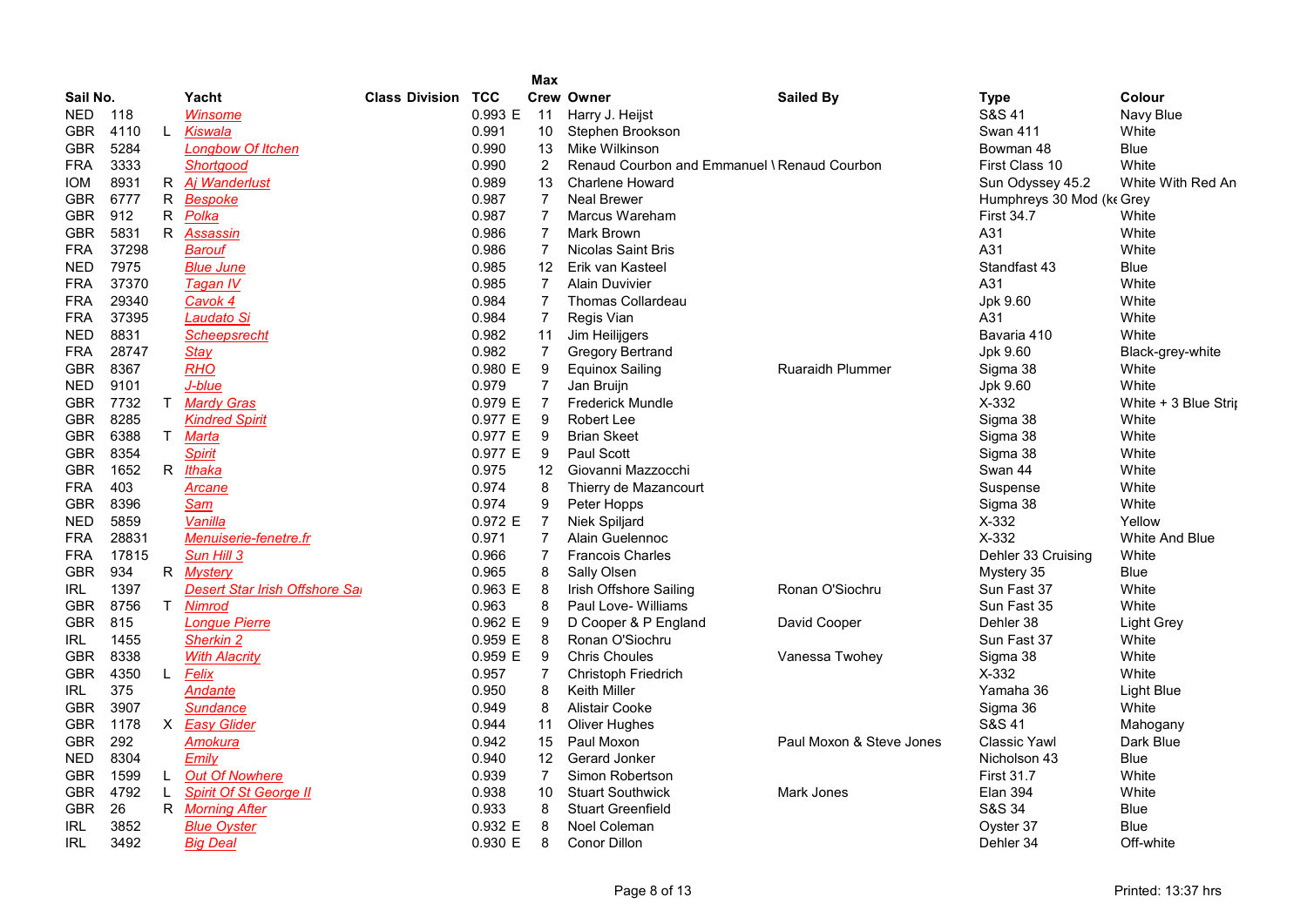|                 |                |              |                                    |                           |           | Max            |                             |                            |                        |                        |
|-----------------|----------------|--------------|------------------------------------|---------------------------|-----------|----------------|-----------------------------|----------------------------|------------------------|------------------------|
| Sail No.        |                |              | Yacht                              | <b>Class Division TCC</b> |           |                | Crew Owner                  | <b>Sailed By</b>           | <b>Type</b>            | Colour                 |
| GBR.            | 123            |              | Xara                               |                           | 0.919     | 9              | Jonathan Rolls              |                            | Swan Sr 38             | White                  |
| GBR             | 3527           | T            | Freedom                            |                           | 0.912     | $\overline{7}$ | David O'Shea                |                            | Sloop                  | White (with Red Str    |
| <b>GBR</b>      | 1661           | C            | <b>Magic Moments</b>               |                           | 0.907 E   | $\overline{7}$ | <b>Pelham Etherington</b>   | Andy (andreas) Etherington | Sigma 33               | White                  |
| <b>GBR</b>      | 4455           |              | <b>Knight's Challenge</b>          |                           | 0.902     | $\overline{7}$ | Neil O'Leary                |                            | Sigma 33               | White                  |
| GBR             | 23806          |              | Finola                             |                           | 0.901     | 8              | <b>Christopher Frost</b>    | Elin Haf Davies            | Swan 36                | White                  |
| <b>GBR</b>      | 4127           | R            | <b>Get Carter</b>                  |                           | 0.895 E   | $\overline{7}$ | Marcelle von Wendland       |                            | 3/4 Tonner             | White                  |
| <b>GBR</b>      | 586            |              | <b>ATV</b>                         |                           | 0.875     | $\overline{7}$ | Roger Shapland              |                            | Contessa 32            | <b>Blue</b>            |
| FR.             | 14             |              | <b>Fulmar Fever</b>                |                           | 0.871 E   | $\overline{7}$ | <b>Robert Marchant</b>      |                            | <b>Westerly Fulmar</b> | Yellow                 |
| <b>BEL</b>      | 629            |              | Lecas                              |                           | 0.866     | $\overline{7}$ | <b>Christophe Declercq</b>  |                            | Contessa 32            | Pale Blue              |
|                 |                |              | Not categorised   Class Total : 30 |                           |           |                |                             |                            |                        |                        |
| <b>SWE</b>      | $\overline{1}$ |              | <b>Black Lily</b>                  |                           |           |                | Haakan Karlsson             |                            | Racer/crusier          | Black                  |
| NED             | 7036           |              | Chouette                           |                           |           |                | <b>Steven Pals</b>          |                            | Sun Fast 36            | White                  |
| <b>FRA</b>      | 39498          | $\mathsf{A}$ | Ciao                               |                           |           |                | <b>Patrick Etesse</b>       |                            | Grand Soleil 46lc      | White                  |
| <b>GBR</b>      | 590            |              | K Colemere                         |                           |           |                | Rob Windsor                 |                            | Contessa 32            | White                  |
| GBR             | 0000           |              | Eagle                              |                           |           |                | <b>Stuart Learmond</b>      |                            | Comfortina 42          | White                  |
| <b>GER</b>      | 6880           |              | <b>Edelweiss</b>                   |                           |           |                | <b>Thomas Reinecke</b>      | <b>Ove Franck</b>          | Millenium 40 Q.b.      | White                  |
| SWE             | 164            |              | Embla                              |                           |           |                | Olof Granander              |                            | <b>First 40.7</b>      | White                  |
| <b>USA</b>      | 7943           |              | DL Fast Forward                    |                           |           |                | <b>Tomasz Nagas</b>         |                            | One-off                | <b>Black Red White</b> |
| <b>FRA</b>      | 43604          |              | Fleo                               |                           |           |                | Christophe Lollier          |                            | Sun Fast 3200          | <b>Blanc</b>           |
| <b>BEL</b>      | 222            |              | Gente di Mare                      |                           |           |                | Roel Ysewyn                 |                            | Grand Soleil 40c       | White                  |
| GBR             | 65             |              | N Hardship III                     |                           |           |                | <b>Paul Stratton</b>        |                            | Swan 65                | <b>Blue</b>            |
| NED             | 7360           |              | <b>Hawk</b>                        |                           |           |                | <b>Martin Lossie</b>        | <b>Brandon Biesheuvel</b>  | Sigma 38               | White                  |
| <b>GBR</b>      | 4018           | N.           | Jazz                               |                           |           |                | <b>Oliver Grant</b>         |                            | First 40               | Wite                   |
| <b>GBR</b>      | 5318           |              | Lady J Of Cowes                    |                           |           |                | <b>Marshall Bailey</b>      |                            | Oyster 53              | White                  |
| <b>FRA</b>      | $\overline{7}$ |              | Le Loup Rouge                      |                           |           |                | Pierre Legoupil             |                            | Maïca A Voute          | Noir                   |
| <b>NOR</b>      | 12119          |              | Lupi                               |                           |           |                | <b>Bjorn Einar Borresen</b> |                            | Hr 43                  | White With Blue Sti    |
| <b>NED</b>      | 7965           |              | <b>Magic Wind</b>                  |                           |           |                | Robert Tan                  |                            | J/125                  | Grey                   |
| CZE             | 79             |              | <b>Marie</b>                       |                           |           |                | Milan Kolacek               |                            | <b>JPK 1030</b>        | White                  |
| GER             | 8210           |              | <b>Mariejo</b>                     |                           |           |                | Tobias Brinkmann            |                            | Pogo 44                | Grey                   |
| <b>POL</b>      | 14833          |              | Oiler.pl                           |                           |           |                | Marek Woloszyn              |                            | Two Tonner             | White                  |
| <b>GER</b>      | 884            |              | Oromocto                           |                           |           |                | Kai Greten                  |                            | One Ton                | <b>Nature</b>          |
| <b>GBR</b>      | 4321           | R            | <b>Oystercatcher XXXV</b>          |                           |           |                | <b>Richard Matthews</b>     |                            | Cf520                  | Tba                    |
| <b>NED</b>      | 9119           |              | Parrot                             |                           |           |                | Matthijs Hardeman           |                            | Farr40                 | Grey                   |
| <b>IRL</b>      | 20             |              | <b>RI</b> Sailing                  |                           |           |                | Kenneth Rumball             |                            | Figaro 3               | White                  |
| <b>GBR</b>      | 4923           | $\mathsf{L}$ | Shanley                            |                           |           |                | <b>Stacey Clark</b>         |                            | Ovni 385               | Grev                   |
| GER             | 655            |              | <b>Snifix Dry</b>                  |                           |           |                | Dirk Lahmann                |                            | Peterson 43 lor 2-ton  | White                  |
| NED             | 8606           |              | Stardust                           |                           |           |                | Eric van den Born           |                            | Camper & Nicolson      | Blue                   |
| GBR             | 4019           |              | N Tango                            |                           |           |                | Maria Potekha               |                            | First 40               | Wite                   |
| <b>GER</b>      | 2193           |              | <b>Truwen</b>                      |                           |           |                | Jens-werner Hinrichs        |                            | Swan 38                | White                  |
| NED.            | 6674           |              | Xanadu                             |                           |           |                | <b>Willem Stam</b>          |                            | $X-412$                | White Dark Blue Tri    |
| <b>IRC 2H  </b> |                |              | <b>Class Total: 91</b>             |                           |           |                |                             |                            |                        |                        |
| <b>GBR</b>      | 55             |              | Rosalba                            |                           | 1.553     | 17             | <b>Richard Tolkien</b>      |                            | Open 60                | White                  |
| SWE 101         |                |              | Jolene                             |                           | 1.131 $E$ | 10             | Fredrik Rydin               |                            | J/121                  | White                  |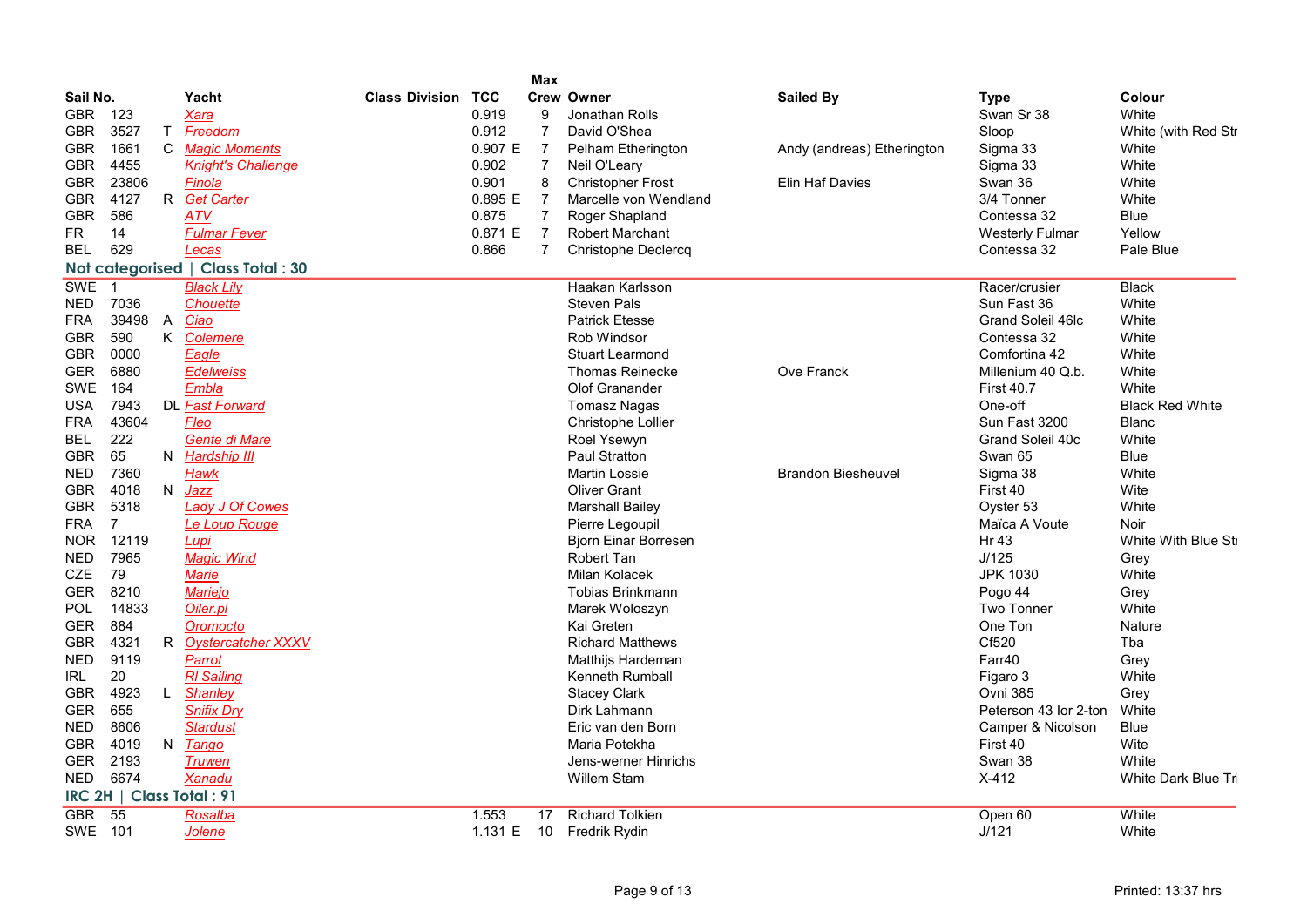|            |       |    |                                |                           |           | <b>Max</b>     |                                                      |                     |                   |                    |
|------------|-------|----|--------------------------------|---------------------------|-----------|----------------|------------------------------------------------------|---------------------|-------------------|--------------------|
| Sail No.   |       |    | Yacht                          | <b>Class Division TCC</b> |           |                | <b>Crew Owner</b>                                    | <b>Sailed By</b>    | <b>Type</b>       | Colour             |
| POR.       | 66    |    | Stormwave 2.0                  |                           | 1.112     | 7              | Ross Farrow                                          |                     | Figaro 3          | Cream              |
| HKG.       | 2192  |    | <b>Double Edge</b>             |                           | 1.105 E   | 9              | Chris Schram                                         |                     | Corby 38          | Blue               |
| <b>GBR</b> | 5811  |    | R <i>Jagerbomb</i>             |                           | 1.093 E   | 8              | <b>Paul Griffiths</b>                                |                     | J/111             | White              |
| <b>GBR</b> | 8601  |    | R Oui                          |                           | 1.092 E   | 8              | Lance Adams                                          |                     | Corby 36          | Grey               |
| <b>USA</b> | 51020 |    | <b>Momentum</b>                |                           | 1.091     | 15             | Paul Kanev                                           |                     | Hinckley 51       | Dark Green         |
| <b>GBR</b> | 3922  |    | R Jangle                       |                           | 1.085 E   | 10             | <b>Clive Miles</b>                                   |                     | J/122             | White              |
| <b>FRA</b> | 28    |    | Tuftuftuf                      |                           | 1.069     | 8              | <b>Pascal Tuffier</b>                                |                     | Figaro II         | <b>Black</b>       |
| <b>NED</b> | 9112  |    | Ajeto!                         |                           | 1.063 E   | 10             | Robin Verhoef & John Van Der St: John van der Starre |                     | J/122e            | White              |
| <b>FRA</b> | 25    |    | C.magic                        |                           | 1.063     | 2              | Jerome Croyere                                       |                     | Figaro II         | Orange             |
| <b>GBR</b> | 43    |    | <b>Abu 43</b>                  |                           | 1.055     | $\overline{2}$ | Christian Teichmann                                  |                     | Figaro II         | Grey               |
| GBR        | 914   |    | R Tigris                       |                           | 1.049 E   | 8              | Gavin Howe                                           |                     | Sun Fast 3600     | White              |
| <b>GBR</b> | 1264  |    | <b>Ginny B</b>                 |                           | 1.044 $E$ | 13             | Alex Bennett                                         |                     | Swan 46           | White              |
| <b>FRA</b> | 34646 |    | Kazami                         |                           | 1.043     | 8              | <b>Benoit Amalric</b>                                |                     | <b>JPK 110</b>    | White              |
| <b>GBR</b> | 7384  |    | R @team Tigress On Sirens' Tig |                           | 1.042     | 9              | Glenny / Child / Keam-George                         | Susan Glenny        | Reflex 38         | White              |
| <b>FRA</b> | 43907 |    | Aileau                         |                           | 1.041     | 8              | Olivier Burgaud                                      |                     | <b>JPK 1080</b>   | White              |
| SUI        | 54    |    | Oceanvox2                      |                           | 1.041     | 8              | Jean-francois Guillet                                |                     | <b>JPK 1080</b>   | White              |
| <b>FRA</b> | 53161 |    | <b>Phu Cam</b>                 |                           | 1.041 E   | 8              | Philippe Triem                                       |                     | Sun Fast 3600     | Blue               |
| <b>GBR</b> | 8657  | L. | <b>Bellino</b>                 |                           | 1.040 E   | 8              | Rob Craigie                                          |                     | Sun Fast 3600     | White              |
| <b>FRA</b> | 43853 |    | <b>Solenn for Pure Ocean</b>   |                           | 1.040 E   | 8              | <b>Ludovic Gerard</b>                                |                     | <b>JPK 1080</b>   | White              |
| <b>GBR</b> | 711   |    | N Kimanche Eve II              |                           | 1.038     | 8              | Mark Franklin                                        |                     | <b>JPK 1080</b>   | White              |
| <b>POL</b> | 19967 |    | One Way                        |                           | 1.037     | 8              | Janusz Madei                                         |                     | Sun Fast 3600     | Red                |
| <b>GBR</b> | 9863  |    | In X Celsis                    |                           | 1.035 E   | 10             | <b>Guy Raynes</b>                                    |                     | X-119             | White              |
| <b>GBR</b> | 4849  |    | R Team Bomby/Robertson         |                           | 1.033     | $\overline{7}$ | Henry Bomby                                          |                     | Sun Fast 3300     | White              |
| <b>FRA</b> | 43831 |    | <b>Timeline</b>                |                           | 1.033     | 8              | Marc Alperovitch                                     |                     | <b>JPK 1080</b>   | White              |
| <b>FRA</b> | 53197 |    | $Mary-3$                       |                           | 1.032     | 8              | <b>Francois Moriceau</b>                             |                     | <b>JPK 1030</b>   | Blue&silver        |
| <b>GBR</b> | 6502  | L. | <b>Wild Pilgrim</b>            |                           | 1.032     | $\overline{7}$ | Daniel Jones                                         |                     | Sun Fast 3300     | White              |
| <b>GBR</b> | 1663  |    | R Chilli Pepper                |                           | 1.030     | 7              | Jim Driver                                           |                     | Sun Fast 3300     | White              |
| <b>GBR</b> | 795   |    | R <i>Diablo</i>                |                           | 1.030 E   | 8              | <b>Nick Martin</b>                                   |                     | Sun Fast 3600     | White              |
| <b>FRA</b> | 53201 |    | <b>Blue Oscar</b>              |                           | 1.029     | 2              | <b>Tomas Cunat Salisbury</b>                         |                     | Sun Fast 3300     | White              |
| IRL        | 1627  |    | <b>Cinnamon Girl</b>           |                           | 1.029     | $\overline{7}$ | Cian McCarthy                                        |                     | Sun Fast 3300     | White              |
| <b>GBR</b> | 833   |    | X Hooligan VIII                |                           | 1.029     | $\overline{7}$ | <b>Edward Broadway</b>                               |                     | Sun Fast 3300     | White              |
| <b>GBR</b> | 5176  | L. | Aries                          |                           | 1.028 E   | $\overline{7}$ | <b>Kelvin Rawlings</b>                               |                     | Sun Fast 3300     | White              |
| <b>USA</b> | 61287 |    | Sea Bear                       |                           | 1.028     | $\overline{7}$ | Peter Bacon                                          |                     | Sun Fast 3300     | White              |
| <b>GBR</b> | 6890  |    | R Gentoo                       |                           | 1.026 E   | $\overline{7}$ | James Harayda                                        |                     | Sun Fast 3300     | White              |
| <b>FRA</b> | 53128 |    | Léon                           |                           | 1.026     | 8              | Jean Pierre Kelbert                                  | Alexis Loison       | <b>JPK 1030</b>   | <b>Blue</b>        |
| <b>GBR</b> | 5964  |    | R New Normal                   |                           | 1.026     | $\overline{7}$ | <b>Thomas Fenemore</b>                               |                     | Sun Fast 3300     | Grey With Blue & C |
| <b>FRA</b> | 53155 |    | Very Good Trip - Septieme C    |                           | 1.026     | 2              | <b>Yves Paul Robert</b>                              | Jean-baptiste Vezin | <b>JPK 1030</b>   | <b>Blue/silver</b> |
| <b>GBR</b> | 7933  |    | R Fastrak XII                  |                           | 1.025     | 7              | Nigel de Quervain Colley                             |                     | Sun Fast 3300     | White              |
| <b>GBR</b> | 979   |    | R Malice                       |                           | 1.022 E   | $\overline{2}$ | <b>Mike Moxley</b>                                   |                     | <b>HOD 35</b>     | White              |
| <b>FRA</b> | 53192 |    | Moshimoshi                     |                           | 1.021     | $\overline{7}$ | Sebastien Saulnier                                   |                     | Sun Fast 3300     | White              |
| IOM        | 7003  |    | <b>Polished Manx II</b>        |                           | 1.016     | 10             | Kuba Szymanski                                       |                     | <b>First 40.7</b> | White              |
| IRL        | 725   |    | <i><b>Intention</b></i>        |                           | 1.014 E   | 8              | Willem Schopman                                      |                     | J/35              | <b>Black</b>       |
| <b>NED</b> | 7800  |    | Arethusa                       |                           | 1.012 E   | 8              | Kees Mijs                                            |                     | J/109             | White              |
| <b>GBR</b> | 8532  | R  | Firestorm                      |                           | 1.010     | 8              | Wim van Slooten                                      |                     | J/109             | White              |
|            |       |    |                                |                           |           |                |                                                      |                     |                   |                    |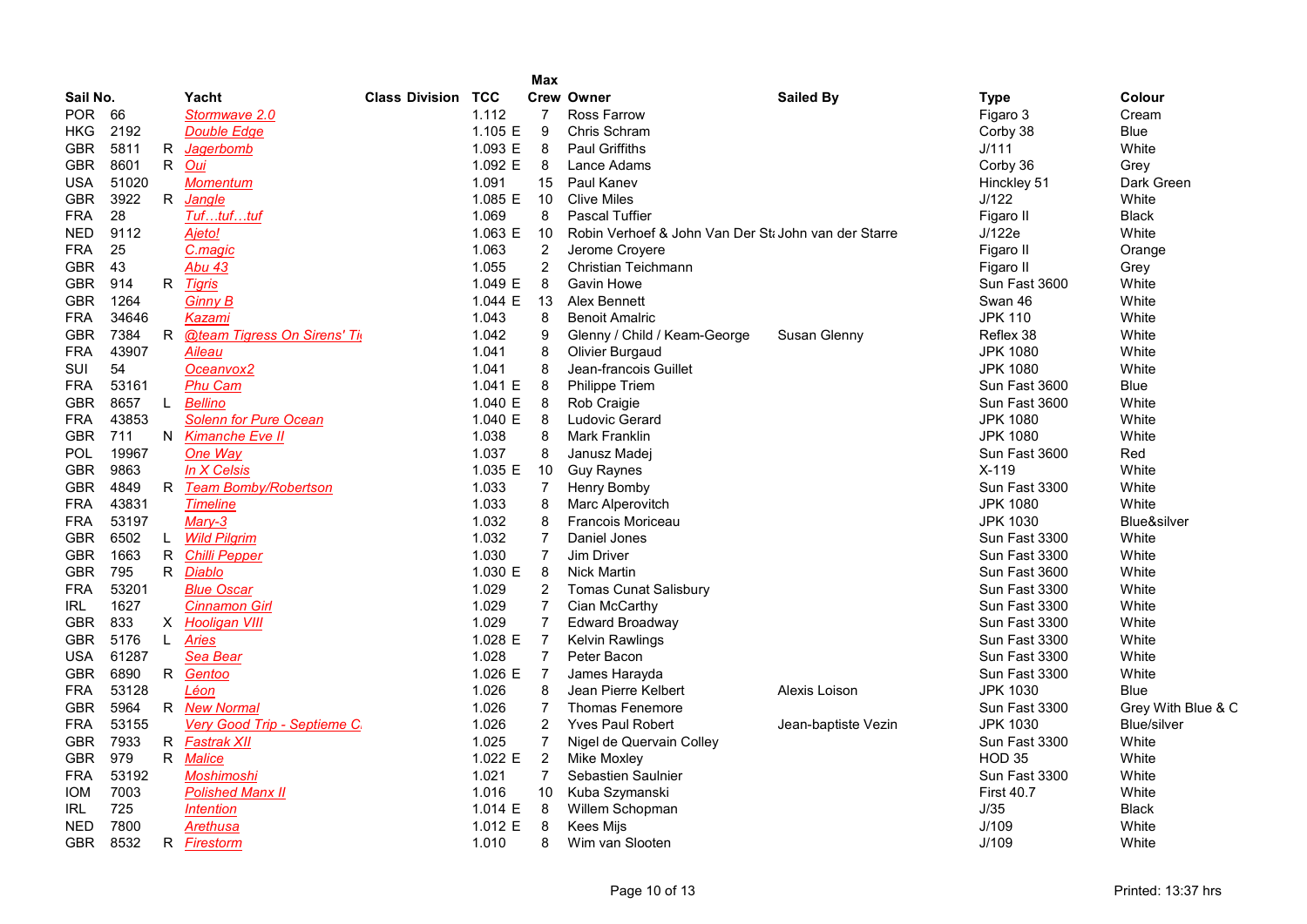|            |       |    |                             |                       |         | <b>Max</b>     |                                                |                                        |                           |                       |
|------------|-------|----|-----------------------------|-----------------------|---------|----------------|------------------------------------------------|----------------------------------------|---------------------------|-----------------------|
| Sail No.   |       |    | Yacht                       | <b>Class Division</b> | TCC     |                | <b>Crew Owner</b>                              | <b>Sailed By</b>                       | <b>Type</b>               | Colour                |
| GBR.       | 9779  | T. | Jago                        |                       | 1.009   | 8              | <b>Mike Yates</b>                              |                                        | J/109                     | Navy Blue             |
| <b>GBR</b> | 3     | L  | Jomalija                    |                       | 1.006   | 8              | Joppe Schepers and Jasper Heike Joppe Schepers |                                        | J/109                     | White                 |
| <b>FRA</b> | 38909 |    | Serena J                    |                       | 1.004   | 8              | Tim Wright                                     |                                        | J/109                     | Dark Blue             |
| <b>GBR</b> | 529   | R  | Just So                     |                       | 1.003 E | 8              | David McGough                                  | William McGough / Christian Jeff J/109 |                           | White                 |
| <b>GBR</b> | 958   | R. | Janqada                     |                       | 1.001 E | $\overline{7}$ | <b>Richard Palmer</b>                          |                                        | <b>JPK 1010</b>           | White                 |
| <b>GBR</b> | 4867  | L. | <b>Purple Mist</b>          |                       | 1.001   | $\overline{7}$ | Katherine Cope                                 |                                        | Sun Fast 3200             | White + Purple Gra    |
| FRA        | 53057 |    | <b>Lazy Boy</b>             |                       | 1.000   | $\overline{7}$ | Yann Gapais                                    |                                        | Sun Fast 3200             | Red And White         |
| FRA        | 43657 |    | <b>Fleur Du Sud</b>         |                       | 0.999   | $\overline{7}$ | <b>Patrick Molitor</b>                         |                                        | <b>JPK 1010</b>           | White / Blue / Dark   |
| <b>FRA</b> | 38315 |    | Maïqab                      |                       | 0.999   | $\overline{7}$ | Christian Jacquelin                            |                                        | Sun Fast 3200             | White                 |
| <b>GBR</b> | 1174  | L  | Taika                       |                       | 0.999 E | 8              | <b>Stuart Rhys-williams</b>                    |                                        | J/105                     | White                 |
| <b>FRA</b> | 53114 |    | Raphael                     |                       | 0.997 E | $\overline{7}$ | <b>Ludovic Menahes</b>                         |                                        | <b>JPK 1010</b>           | White Black And BI    |
| MLT        | 105   |    | <b>Bigfoot</b>              |                       | 0.996   | 8              | <b>Robert Nelson</b>                           |                                        | J/105                     | Blue                  |
| <b>FRA</b> | 35829 |    | Cora                        |                       | 0.996 E | $\overline{7}$ | Nigel Goodhew                                  | <b>Tim Goodhew</b>                     | Sun Fast 3200             | White                 |
| FRA        | 44737 |    | Javas                       |                       | 0.996   | 7              | Vincent Rigalleau                              |                                        | Sun Fast 3200             | White                 |
| <b>FRA</b> | 43912 |    | Un Papillon Contre L'Eczéma |                       | 0.996   | $\overline{7}$ | Alain Peron                                    |                                        | <b>JPK 1010</b>           | <b>Black And Blue</b> |
| FRA        | 39098 |    | Crescendo                   |                       | 0.994   | $\overline{7}$ | <b>Philippe Sauzieres</b>                      |                                        | <b>JPK 1010</b>           | White                 |
| FRA        | 43653 |    | Nirvana                     |                       | 0.994 E | $\overline{7}$ | Keith Thompson                                 |                                        | Sun Fast 3200             | White                 |
| <b>GBR</b> | 2904  | L  | <b>Hot Pursuit</b>          |                       | 0.993   | $\overline{7}$ | <b>Richard Lewis</b>                           |                                        | Sun Fast 3200             | White                 |
| <b>GBR</b> | 8956  |    | R Mzungu                    |                       | 0.993 E | $\overline{7}$ | <b>Tony White</b>                              | Samuel White                           | Sun Fast 3200             | White                 |
| <b>GBR</b> | 5284  |    | <b>Longbow Of Itchen</b>    |                       | 0.990   | 13             | Mike Wilkinson                                 |                                        | Bowman 48                 | <b>Blue</b>           |
| <b>IOM</b> | 8931  |    | R Aj Wanderlust             |                       | 0.989   | 13             | <b>Charlene Howard</b>                         |                                        | Sun Odyssey 45.2          | White With Red An     |
| GBR        | 6777  |    | R Bespoke                   |                       | 0.987   | $\overline{7}$ | <b>Neal Brewer</b>                             |                                        | Humphreys 30 Mod (ke Grey |                       |
| FRA        | 37298 |    | Barouf                      |                       | 0.986   | $\overline{7}$ | <b>Nicolas Saint Bris</b>                      |                                        | A31                       | White                 |
| FRA        | 37370 |    | Tagan IV                    |                       | 0.985   | $\overline{7}$ | <b>Alain Duvivier</b>                          |                                        | A31                       | White                 |
| <b>FRA</b> | 37395 |    | Laudato Si                  |                       | 0.984   | $\overline{7}$ | Regis Vian                                     |                                        | A31                       | White                 |
| <b>FRA</b> | 28747 |    | <b>Stay</b>                 |                       | 0.982   | $\overline{7}$ | <b>Gregory Bertrand</b>                        |                                        | Jpk 9.60                  | Black-grey-white      |
| <b>NED</b> | 9101  |    | J-blue                      |                       | 0.979   | $\overline{7}$ | Jan Bruijn                                     |                                        | Jpk 9.60                  | White                 |
| GBR        | 6388  | T. | <b>Marta</b>                |                       | 0.977 E | 9              | <b>Brian Skeet</b>                             |                                        | Sigma 38                  | White                 |
| <b>GBR</b> | 4350  | L. | Felix                       |                       | 0.957   | $\overline{7}$ | <b>Christoph Friedrich</b>                     |                                        | X-332                     | White                 |
| <b>GBR</b> | 292   |    | Amokura                     |                       | 0.942   | 15             | Paul Moxon                                     | Paul Moxon & Steve Jones               | <b>Classic Yawl</b>       | Dark Blue             |
| <b>GBR</b> | 1599  | L. | <b>Out Of Nowhere</b>       |                       | 0.939   | $\overline{7}$ | Simon Robertson                                |                                        | <b>First 31.7</b>         | White                 |
| <b>GBR</b> | 26    |    | R Morning After             |                       | 0.933   | 8              | <b>Stuart Greenfield</b>                       |                                        | S&S 34                    | <b>Blue</b>           |
| IRL        | 3492  |    | <b>Big Deal</b>             |                       | 0.930 E | 8              | Conor Dillon                                   |                                        | Dehler 34                 | Off-white             |
| <b>GBR</b> | 1661  | C. | <b>Magic Moments</b>        |                       | 0.907 E | $\overline{7}$ | Pelham Etherington                             | Andy (andreas) Etherington             | Sigma 33                  | White                 |
| GBR        | 23806 |    | Finola                      |                       | 0.901   | 8              | <b>Christopher Frost</b>                       | Elin Haf Davies                        | Swan 36                   | White                 |
| GBR        | 586   |    | ATV                         |                       | 0.875   | $\overline{7}$ | Roger Shapland                                 |                                        | Contessa 32               | Blue                  |
| <b>FRA</b> | 17647 |    | <b>Bahia</b>                |                       |         |                | Clara Fortin                                   |                                        | First Class10             | White                 |
| <b>GBR</b> | -1    |    | X Bounceback                |                       |         |                | James Dean                                     |                                        | First 40                  | White                 |
| <b>NED</b> | 7488  |    | <b>Bruorskip</b>            |                       |         |                | <b>Freek Strebe</b>                            |                                        | <b>First 31.7</b>         | White                 |
| <b>BEL</b> | 798   |    | Caramel                     |                       |         |                | <b>Bernard Wilmet</b>                          |                                        | Hanse                     | White                 |
| NED        | 102   |    | <b>Double Dutch</b>         |                       |         |                | Martin Hingst                                  |                                        | Ten2                      | Dark Grey             |
| NED        | 1100  |    | Jaffix                      |                       |         |                | Floris Ingen Housz                             |                                        | Ff 1100                   | White / Grey          |
| NED        | 9375  |    | Jongeheer                   |                       |         |                | Elvira Luykx                                   |                                        | J/99                      | White                 |
| <b>NOR</b> | 12466 |    | Mia Mara                    |                       |         |                | Jon Moholth                                    |                                        | Elan 37                   | White                 |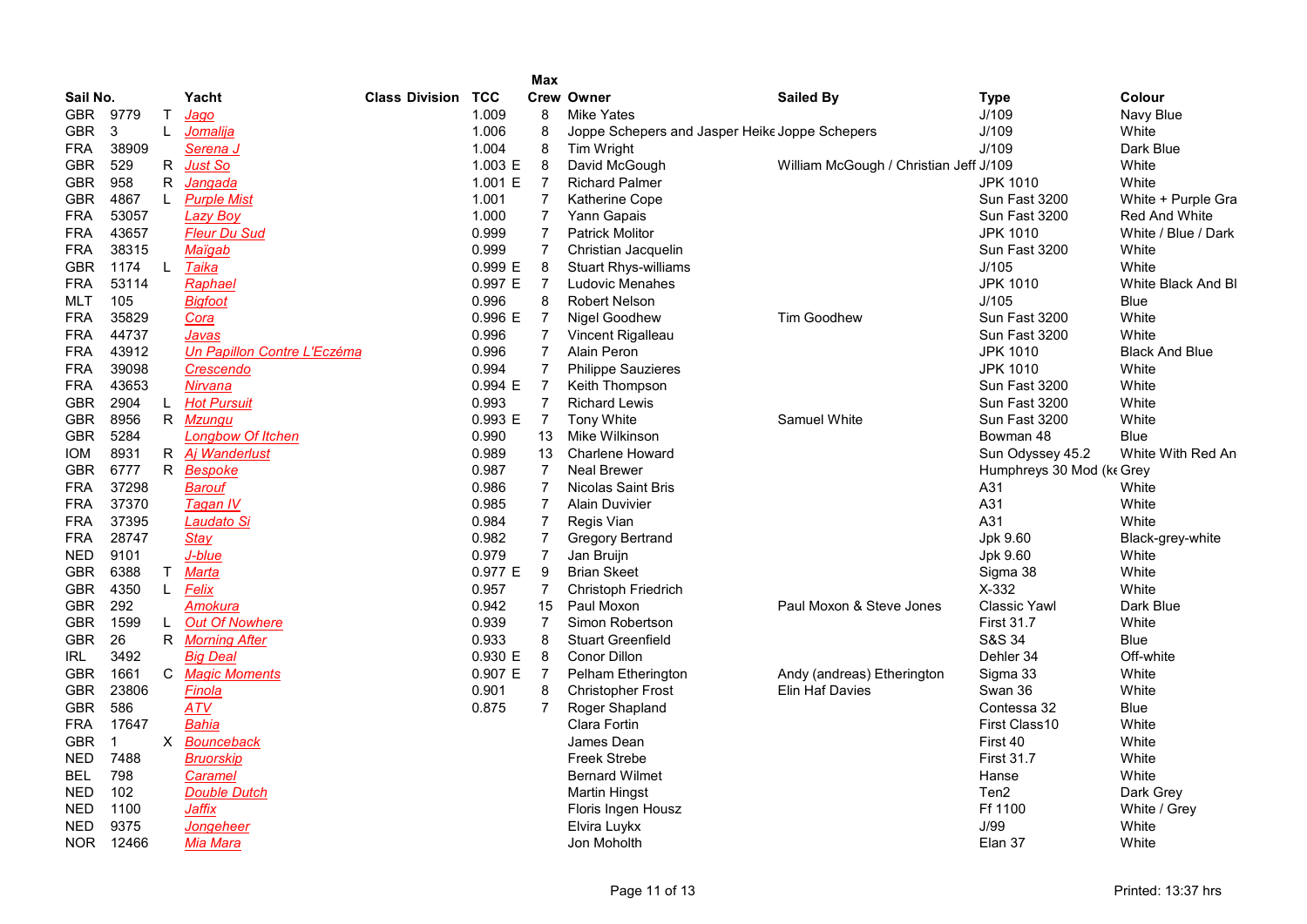|              |                         |   |                                    |                           | <b>Max</b> |                           |                          |                      |                      |
|--------------|-------------------------|---|------------------------------------|---------------------------|------------|---------------------------|--------------------------|----------------------|----------------------|
| Sail No.     |                         |   | Yacht                              | <b>Class Division TCC</b> |            | <b>Crew Owner</b>         | <b>Sailed By</b>         | Type                 | Colour               |
| SUI          | 018                     |   | Tbd                                |                           |            | Padraic Conlon            |                          | Sloop                | White                |
| <b>MOCRA</b> |                         |   | <b>Class Total: 14</b>             |                           |            |                           |                          |                      |                      |
| <b>GBR</b>   | 828                     |   | M Addictive Sailing                |                           |            | <b>Brieuc Maisonneuve</b> | Paul Wollmann            | TS5                  | White                |
| SUI          | 888                     |   | Allegra                            |                           |            | Fast Cat Ltd              | <b>Adrian Keller</b>     | Catamaran            | Silver Grey          |
| <b>GBR</b>   | 11                      | N | <b>Apollo</b>                      |                           |            | <b>Nigel Passmore</b>     |                          | Dazcat 1495          | White                |
| USA          | 128                     |   | Argo                               |                           |            | <b>Jason Carroll</b>      | <b>Charles Corning</b>   | Mod 70               | White                |
| <b>FRA</b>   | 53255                   |   | Banzai                             |                           |            | <b>Vincent Willemart</b>  |                          | <b>TS42</b>          | Grey And Red         |
| <b>FRA</b>   | $\mathbf{1}$            |   | Castor                             |                           |            | Gregoire Andrieux         |                          | <b>TS42</b>          | White                |
| <b>GBR</b>   | 01                      |   | M Freshly Squeezed                 |                           |            | Paul Brant                |                          | Tr36 Race            | Orange               |
| <b>FRA</b>   | 888                     |   | <b>Guyader Mext</b>                |                           |            | Christian Guyader         |                          | TS <sub>5</sub>      | <b>Blue</b>          |
| F            | 220                     |   | M L'Albatros                       |                           |            | <b>Tim Whittle</b>        |                          | <b>T3 Trifoiler</b>  | <b>Blue</b>          |
| <b>GBR</b>   | 2199                    |   | <b>Morpheus</b>                    |                           |            | <b>Andrew Fennell</b>     |                          | Trimaran             | White                |
| <b>FRA</b>   | 17                      |   | L Rayon Vert                       |                           |            | <b>Oren Nataf</b>         | <b>Francois Seruzier</b> | Pulsar <sub>50</sub> | Black - White - Gree |
| CAY          | $\mathbf{1}$            |   | <b>Shockwave</b>                   |                           |            | Christiaan Durrant        | Jeffery Mearing          | One Off 63' Trimaran | Chrome               |
| <b>GBR</b>   | 815                     |   | M Slinky Malinki                   |                           |            | James Holder              |                          | Dazcat 1295          | <b>Light Grey</b>    |
| <b>FRA</b>   | 8                       |   | <b>Use It Again</b>                |                           |            | Jerome Fournier le Ray    |                          | Trimaran             | White                |
|              | <b>Open Multihull  </b> |   | <b>Class Total: 4</b>              |                           |            |                           |                          |                      |                      |
| <b>FRA</b>   | $\overline{11}$         |   | <b>Banque Populaire</b>            |                           |            | Armel le Cleac'h          |                          | Ultim                | <b>Blue</b>          |
| <b>GBR</b>   | 17                      |   | Leyton                             |                           |            | Sam Goodchild             |                          | Multi 50 Class       | <b>Blue</b>          |
| <b>FRA</b>   | 17                      |   | <b>Maxi Edmond De Rothschild</b>   |                           |            | Cyril Dardashti           |                          | <b>Ultim 32/23</b>   | <b>Blue</b>          |
| <b>FRA</b>   | 80                      |   | <b>Ultim'emotion 2</b>             |                           |            | Antoine Rabaste           | Jacek Siwek              | Maxi Multihull       | Grey And Red         |
| Class40      |                         |   | <b>Class Total: 37</b>             |                           |            |                           |                          |                      |                      |
| <b>FRA</b>   | 154                     |   | <b>Black Mamba</b>                 |                           |            | Nicolas Jossier           |                          | Class40              | <b>Black</b>         |
| FRA          | 61                      |   | <b>Cabinet Z</b>                   |                           |            | Cedric de Kervenoael      |                          | Class40              | White                |
| <b>FRA</b>   | 000                     |   | Class 40                           |                           |            | Nicolas Lemarchand        |                          | Class40              | Na                   |
| <b>GBR</b>   | 129                     |   | Concise 8                          |                           |            | Charles de Coquet         |                          | Class40              | White                |
| <b>FRA</b>   | 166                     |   | Crosscall                          |                           |            | <b>Aurelien Ducroz</b>    |                          | Class40              | <b>Black</b>         |
| <b>FRA</b>   | 88                      |   | Eärwen                             |                           |            | Kieran le Borgne          |                          | Class40              | White                |
| FRA          | 151                     |   | <b>Entrepreneurs Pour La Plane</b> |                           |            | <b>Quentin Gilles</b>     | Sebastien Audigane       | Class40              | White / Green        |
| <b>AUS</b>   | 165                     |   | Eora                               |                           |            | <b>Rupert Henry</b>       |                          | Class40              | <b>Light Grey</b>    |
| <b>FRA</b>   | 98                      |   | <b>Espoir</b>                      |                           |            | Maxime Cauwe              |                          | Class40              | White                |
| <b>FIN</b>   | 38                      |   | Fuji                               |                           |            | Ari Kaensaekoski          |                          | Class40              | White                |
| <b>FRA</b>   | 135                     |   | <b>Hannah Stodel Racing</b>        |                           |            | <b>Hannah Stodel</b>      |                          | Class40              | White                |
| <b>JPN</b>   | 146                     |   | Kiho                               |                           |            | Hiroshi Kitada            |                          | Class40              | White                |
| USA          | 144                     |   | Kite                               |                           |            | Greg Leonard              |                          | Class40              | White/blue/gray      |
| <b>FRA</b>   | 1234                    |   | La Boulangère BIO                  |                           |            | Stephane Conte            | Amélie Grassi            | Class40              | White                |
| <b>FRA</b>   | 153                     |   | Lamotte - Module Création          |                           |            | Luke Berry                |                          | Class40              | Red / Grey           |
| <b>USA</b>   | 132                     |   | <b>Loose Fish</b>                  |                           |            | Afanasy Isaev             |                          | Class40              | Wite                 |
| <b>BEL</b>   | 55                      |   | Magale                             |                           |            | Gaëtan Thomas             |                          | Class40              | White                |
| <b>FRA</b>   | 135                     |   | <b>Normandie</b>                   |                           |            | Pierre-Iouis Attwell      |                          | Class40              | White                |
| <b>FRA</b>   | 124                     |   | <b>Obportus IV</b>                 |                           |            | <b>Olivier Roussey</b>    |                          | Class40              | Wight                |
| CRO          | 130                     |   | <b>Optimus Prime</b>               |                           |            | Ivica Kostelic            |                          | Class40              | <b>Blue/ White</b>   |
| <b>FRA</b>   | 160                     |   | Palanad 3                          |                           |            | Antoine Magre             |                          | Class40              | White                |